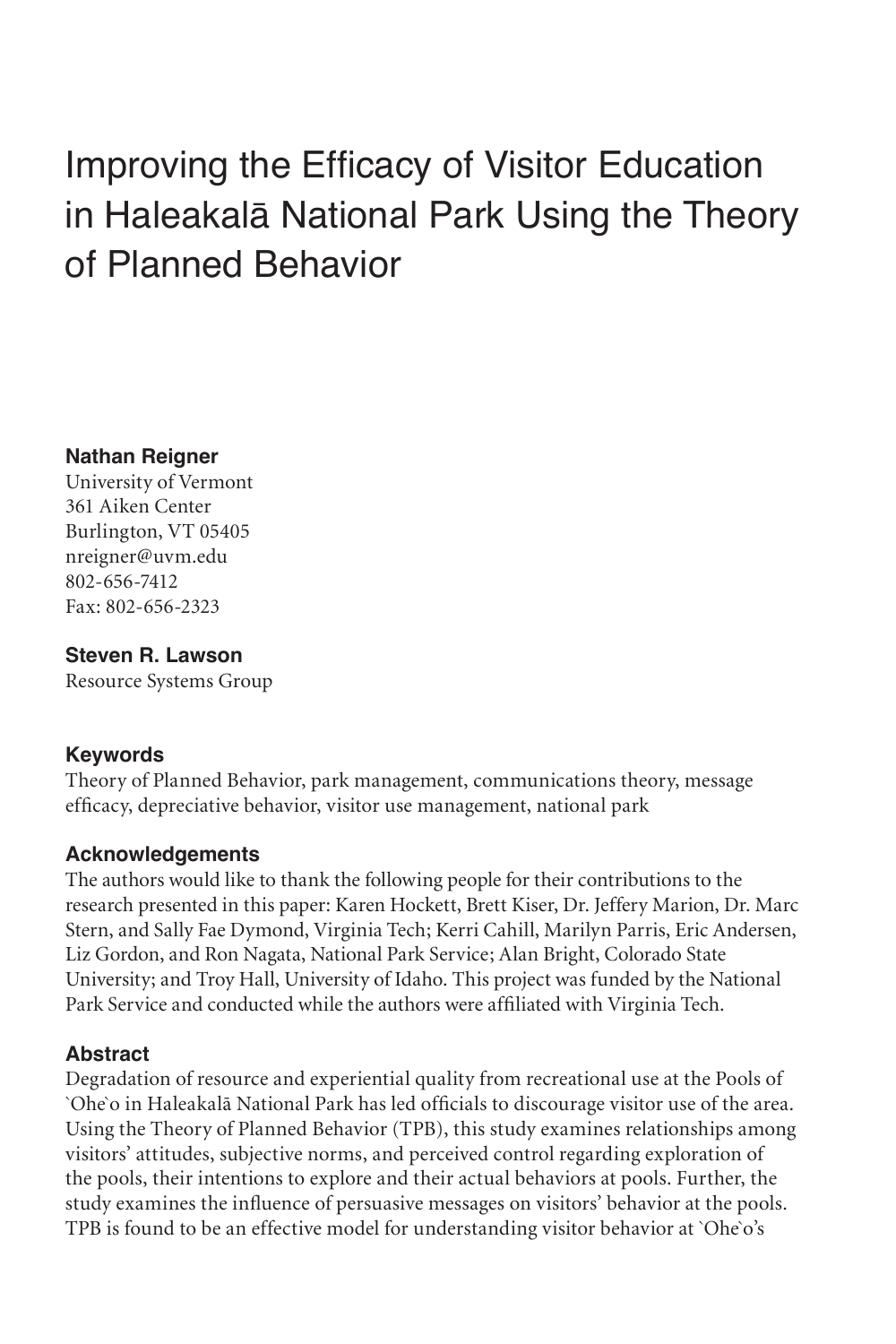Pools, revealing a desire among visitors to act in accordance with National Park Service wishes. Results indicate that attitudes and subjective norms are influenced by exposure to the persuasive messages. Additionally, messages emphasizing the resource impacts of exploring the pools are found to more effective at influencing visitor attitudes than messages emphasizing the dangers of exploring the pools.

## **Introduction**

Visitor education and information are commonly used to minimize and prevent social and environmental impacts of recreation in national parks and related protected natural areas (Ham et al., 2008; Marion & Reid, 2007). They are the generally preferred recreation management approach of both visitors and managers, largely because they are perceived as unobtrusive and consistent with experiential values associated with natural resource-based recreation on public lands, and are often less costly than other management tactics (Bullock & Lawson, 2007; Hendee & Dawson, 2002; Manning, 1999; Martin, Marsolais, & Rolloff, 2009; Park, Manning, Marion, Lawson, & Jacobi, 2008; Roggenbuck, 1992; Vistad, 2003). Furthermore, the use of visitor education and information has proven to be effective at reducing a variety of undesirable behaviors in park settings, including off-trail hiking, animal feeding, theft of petrified wood, and littering (Bradford & McIntyre, 2007; Hockett & Hall, 2007; Liu & Sibley, 2004; Marion & Reid, 2007; Widner & Roggenbuck, 2000).

Although there is a general preference among visitors and managers alike for informational approaches to managing visitor behavior in parks, previous research suggests that information and education are not always effective at persuading visitors to behave in a manner that minimizes their impacts to park resources and the quality of other visitors' experiences (Vande Kamp, Johnson, & Swearingen, 1994; Park et al., 2008). Such is the case at the `Ohe`o Pools (referred to hereafter as "the pools"), a primary visitor attraction in the Kīpahulu area of Haleakalā National Park. Within the Kīpahulu area of the park, a formal trail leads visitors to the rim of `Ohe`o Gulch in which the pools are located, and concrete steps descend from the trail into the gulch itself. While some visitors remain on the trail above the pools, most descend the stairs into the gulch. Many of these visitors venture further, leaving the landing at the base of the stairs to explore the pools by hopping from rock to rock along Palikea Stream, "bushwhacking" through vegetation on the steep sides of the gulch, wading through and swimming in the pools, and cliff-jumping into the water. Exploring and swimming in the pools has become a popular visitor activity, and is a centerpiece of many tourism brochures and related promotional materials circulated to island visitors. Exploring and swimming in the pools is a legal activity when the National Park Service (NPS) determines the stream level does not pose a threat to visitors' safety. However, the NPS discourages visitors from exploring and swimming in the pools for reasons related to visitor safety, public health, resource protection, Native Hawaiian cultural protection, and the quality and nature of visitors' experiences. The NPS relies exclusively on indirect management in the form of onsite signage designed to dissuade visitors from exploring the pools, except on days when the stream is closed to visitors due to unsafe water levels. In particular, the NPS employs signage and interpretive information in the visitor center and along trails that focus primarily on the dangers and safety hazards associated with entering and exploring the pools area. Despite the NPS's current informational campaign, a large number of visitors choose to explore and/or swim in the pools.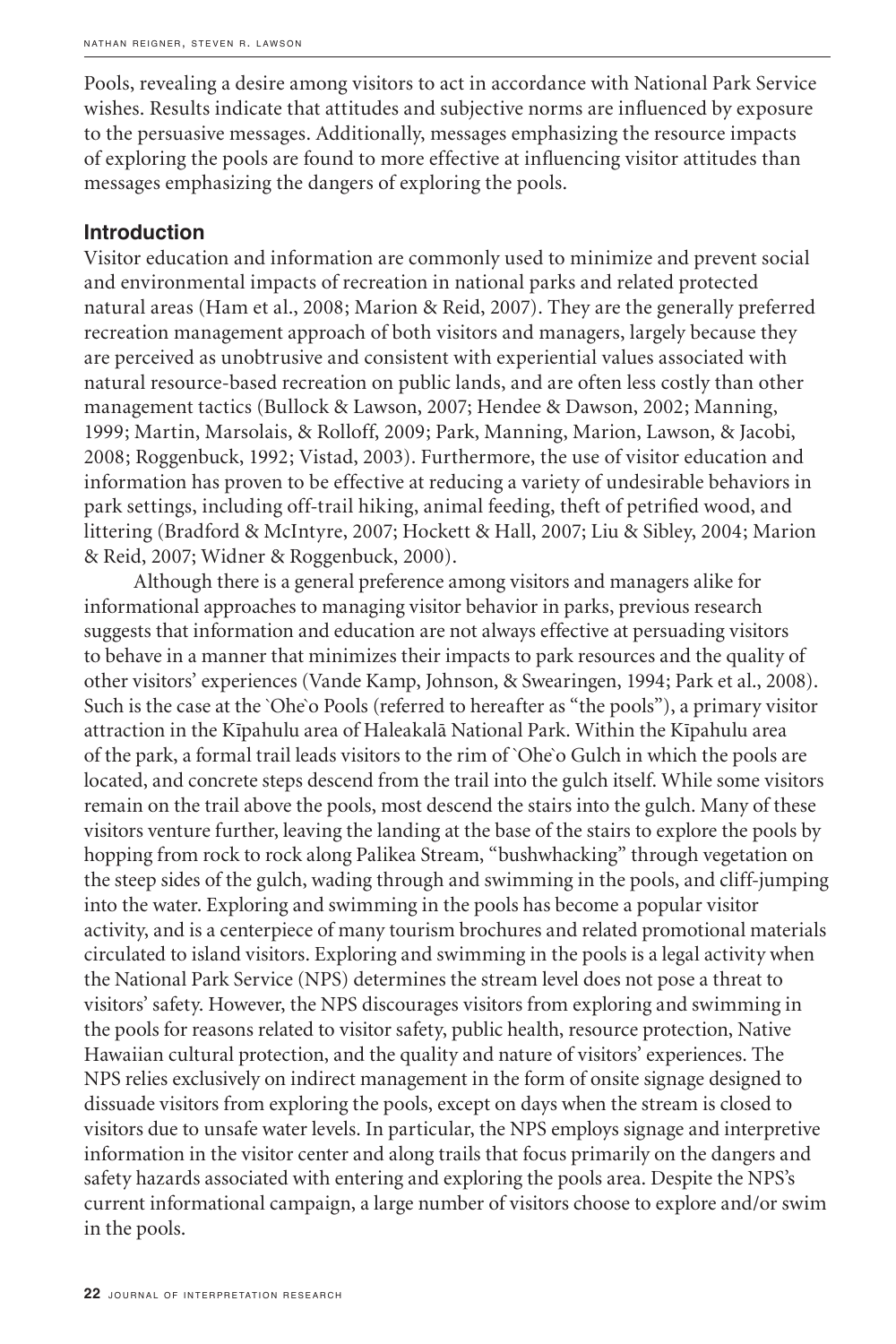The purpose of this study is to improve the design of visitor education and information messages to enhance their efficacy as tools to minimize the number of visitors who explore the pools. Further, the study is designed to assess whether indirect management alone is sufficient to meet NPS management objectives with respect to visitor use of the pools, or if more direct forms of management are needed to supplement visitor education and information. To do this, the study uses the Theory of Planned Behavior (TPB) to examine the cognitive factors that influence visitors' decisions about whether or not to explore the pools. Additionally, the study uses an experimental approach to assess the relative efficacy of two persuasive messages designed to act upon and influence the cognitive factors that are hypothesized within TPB to "drive" visitor behavior. The following section of the paper reviews previous studies concerning the efficacy of visitor-use management through education and information. This is followed by a presentation of TPB, which provides the theoretical framework for the study. Results of the study are presented, and the paper concludes with a discussion of findings and their implications for research and management.

#### *Previous Research on the Efficacy of Visitor Education and Information*

Previous research suggests that the efficacy of visitor education and information depends on the characteristics and circumstances of informational messages, target resource impacts, recreation settings, and visitor experiences and behaviors to which they are applied. Informational messages whose content explains the depreciative consequences of specific recreation behaviors and discusses the reasons for management policies have been found to effectively capture visitors' attention, influence their behavior, and even enhance their experience, in some cases (Bullock & Lawson, 2007). In contrast, regulatory messages that do not include a rationale for rules and regulations can have a negative effect on visitor experiences and be less effective at persuading visitors to adopt desired behaviors. Further, messages that attribute impacts of recreation behaviors to visitors so they can identify with and reflect upon them have been found to be more effective at reducing depreciative behavior than those that only instruct visitors to refrain from engaging in specific behaviors (Bradford & McIntyre, 2007). Additionally, results from a study of National Association for Interpretation members suggest that interpretation professionals perceive visitor information that uses *prescriptive* messages emphasizing desired behaviors to be more effective than *proscriptive* messages that focus on discouraging undesirable behaviors (Winter, Sagarin, Rhoads, Barrett, & Cialdini, 2000).

For visitor education and information to be effective, targeted visitor experiences and behaviors must be of a nature that facilitates visitor exposure and receptiveness to persuasive messages (Park et al., 2008). Managerially undesirable recreation behaviors that are careless, unskilled or uninformed have potential for management with information that educates visitors about and connects them with their impacts (Roggenbuck, 1992). Recreation impacts to resources that are wantonly illegal, such as theft from cultural sites, or unavoidable, such as disposal of human waste, are unlikely to be influenced by informational tactics (Roggenbuck, 1992; Widner-Ward & Roggenbuck, 2003). Results of a study of off-trail hiking on the summit of Cadillac Mountain in Acadia National Park found that signage encouraging visitors to stay on trail, rather than hiking off-trail and trampling alpine vegetation, was ineffective (Park et al., 2008). The authors concluded that this result could be explained, in part, by the fact that site visits were brief and visitors, focused on the site's highly attractive and accessible setting, generally did not spend time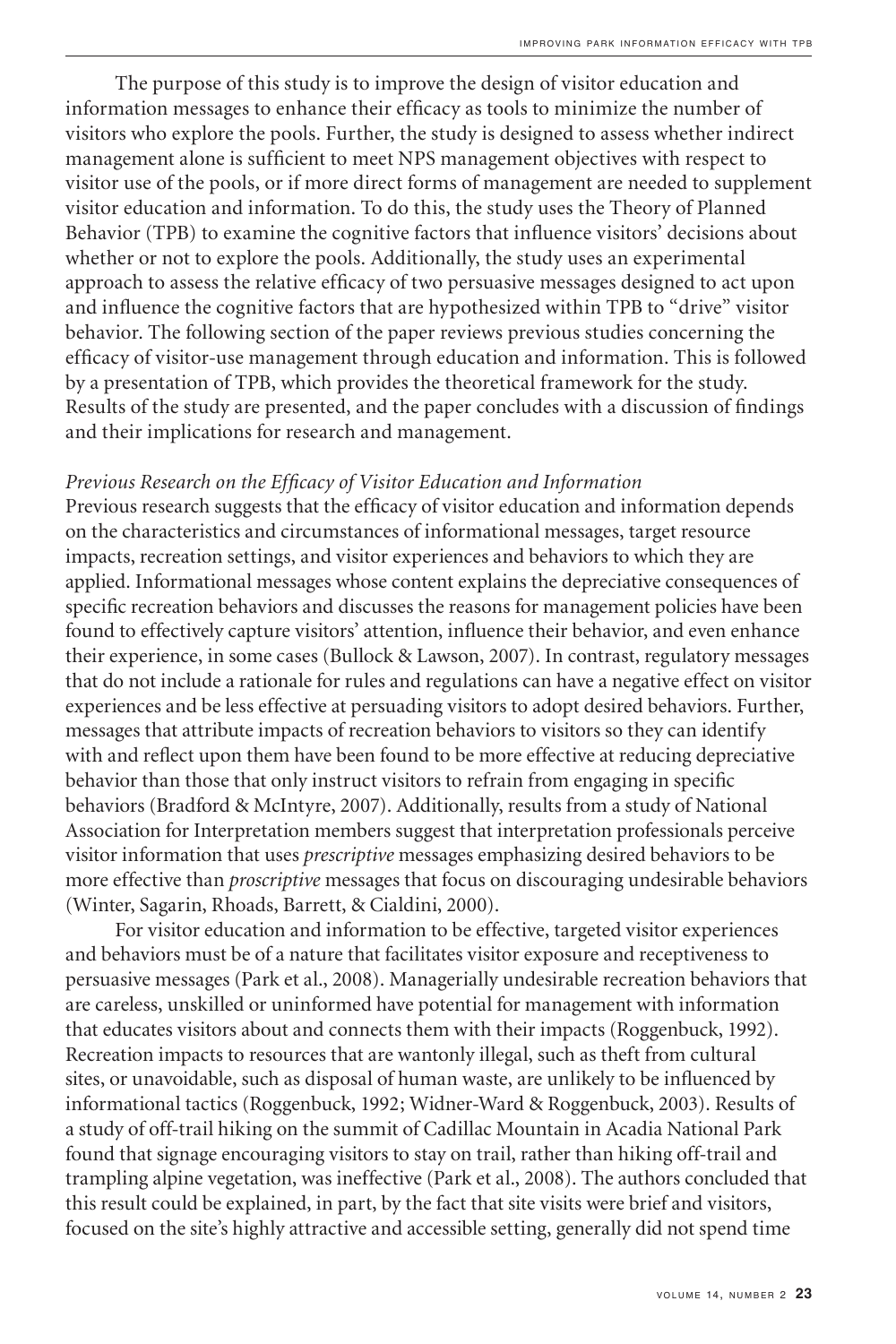reading informational signs. Thus, the duration, pace, and focus of people's visits served to influence the efficacy of onsite signage.

Persuasive messages have been found to be most successful when they exploit the central route to persuasion as described by the Elaboration Likelihood Model of human behavior (Ham et al., 2008; Petty, McMichael, & Brannon, 1992). This route to persuasion is accessed when messages prompt individuals to consider the message's arguments, elaborate on the meaning of those arguments, and then respond by changing basic behavioral beliefs to align beliefs, attitudes, and behaviors with the message. Behavior changes via the central route to persuasion are may be deeper and more lasting than those achieved with peripheral route persuasion. Peripheral route persuasion relies on cues within the message and its delivery, including the credibility of the messenger and the number of arguments offered, to effect behavior change. This route to persuasion may result in behavior change, but change is often temporary and not reflective of actual change in underlying behavioral beliefs (Ham et al., 2008).

Findings from studies of the efficacy of visitor education and information suggest that theories of moral development can inform the design of persuasive messages based on the targeted audience and behaviors (Ham et al., 2008; Hockett & Hall, 2007; Marion & Reid, 2007; Park et al., 2008). Kohlberg (1976) and Gilligan (1982) developed spectra of moral development. These theories posit that individuals are motivated to behave by a diversity of interests and that these interests can be arranged in hierarchical spectrum along which one may progress throughout life. Within both theories, moral behavior is initially motivated by a primary concern for the self, then by concerns focused on others, and ultimately by justice, responsibility, and integration of caring for self and others. With respect to these spectra, persuasive messages emphasizing the dangers of or punishment for a behavior are directed toward individuals at lower orders of moral development, focusing on the negative effects of specific behaviors to the *self*. Messages presenting the negative effects of behavior to *communal* or *mutually valued* resources appeal to higher levels of moral development by encouraging behavior change for reasons of justice and equity. This review of literature suggests that there are a number of factors that influence the efficacy of visitor education and information tactics in achieving resource protection and visitor-use management objectives in national parks.

#### *Theoretical Framework*

TPB provides a theoretical framework that is potentially useful in understanding visitor behavior at the pools. Behaviors as understood within TPB are specific, spatially and temporally bounded, and volitional (Ajzen, 1991). This study defines its behavior of interest as *exploring the `Ohe`o Pools in Haleakalā National Park*. The behavior *exploring* addresses the visitor activity of management concern to the NPS and can be understood as an explicit behavior by visitors. TPB posits that an individual's behavior is largely determined by one's intention to behave and one's perceived control over behaving in the intended manner. The theory further explains behavioral intention as the product of one's attitudes, subjective normative assessments, and perceived behavioral control (PBC). These constructs are themselves the product of behavioral, normative, and control beliefs, corresponding to attitudes, subjective norms, and PBC, respectively (Ajzen, 1991). Attitudes and their underlying behavioral beliefs are the rational assessments individuals make with respect to the behavior of interest. In this case, where the behavior of interest is exploring the pools, attitudes are visitors' own beliefs about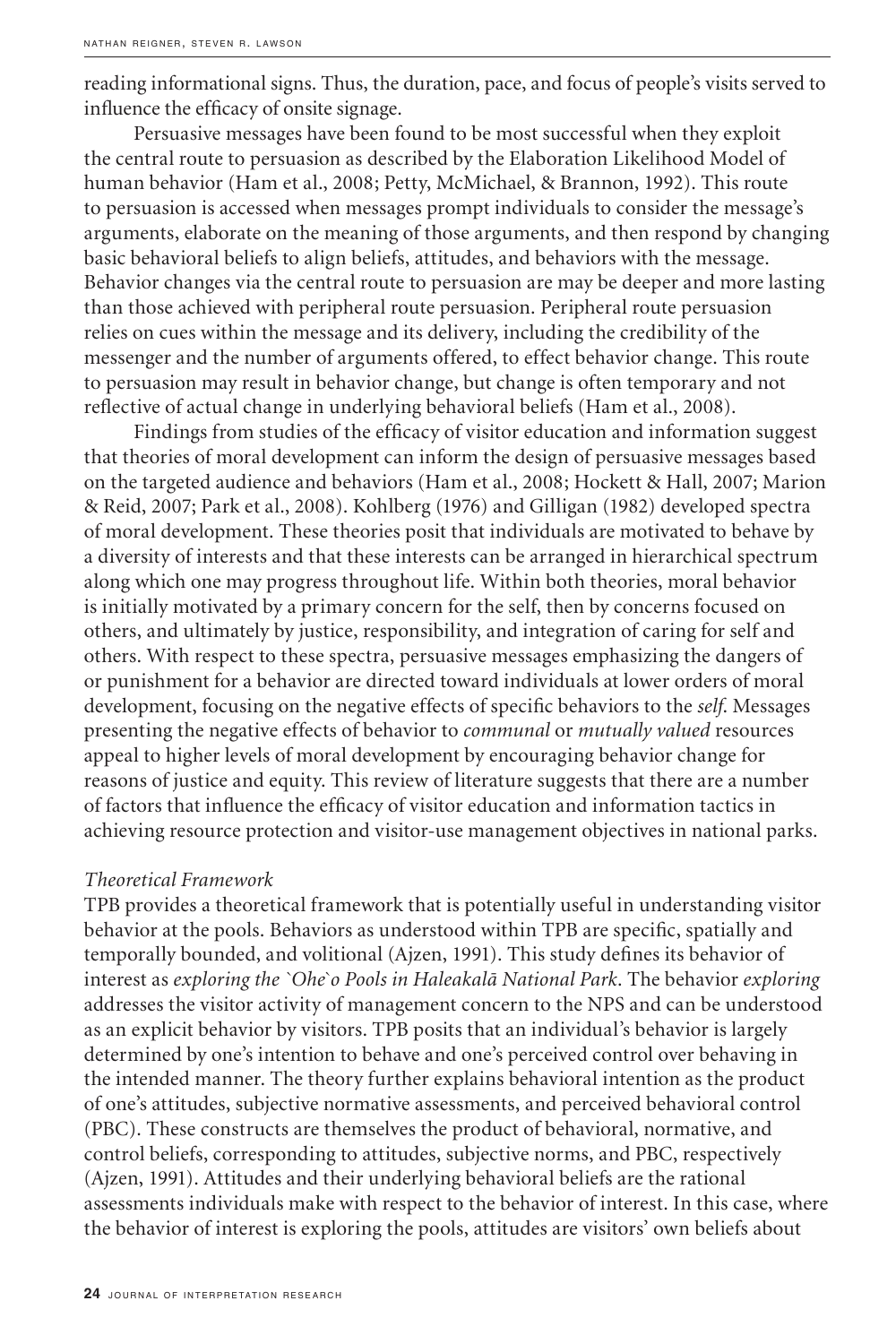

Constructs and relationships of the Ajzen 1991 TPB model not operationalized in  $\text{S}\text{ study.}$ this study.

Figure 1: The Theory of Planned Behavior

and evaluations of potential outcomes of exploring the pools. Examples of such potential outcomes considered in this study are falling and getting hurt on rocks and having a true Hawaiian experience. Subjective normative assessments and their underlying normative beliefs are individual evaluations of the normative judgments of others. In this study, subjective normative assessments are visitors' perceptions of the extent to which others approve or disapprove of them exploring the pools, and the importance of others' approval of their behavioral decisions. PBC and its underlying control beliefs reflect individuals' perceptions of their ability and autonomy to engage in a behavior. At the pools, PBC addresses visitors' perceptions of their physical ability and autonomy to explore the pools.

This study applies Ajzen's (1991) TPB model with adaptations in construct measurement to better fit the behavior of interest, exploring the pools, and to more directly address the management interests of Haleakalā National Park. This operationalization varies from Ajzen's (1991) original TPB model in two substantive ways: 1) behavioral intention is hypothesized to be the sole predictor of behavior and; 2) behavioral and normative beliefs are used as measures of attitudes and subjective norms, respectively, rather than direct measures of the constructs themselves. The TPB model adapted and measured in this study positions behavioral intention as the product behavioral beliefs, normative beliefs, and perceptions of behavioral control (Figure 1).

Most visitors to the pools come with an expectation to explore—that is, with high perceptions of behavioral control over exploring (Lawson et al., 2008). Thus, PBC is not thought to be a barrier mitigating behavioral intention from being fulfilled. Subsequently, it is addressed only as an influence on behavioral intention in this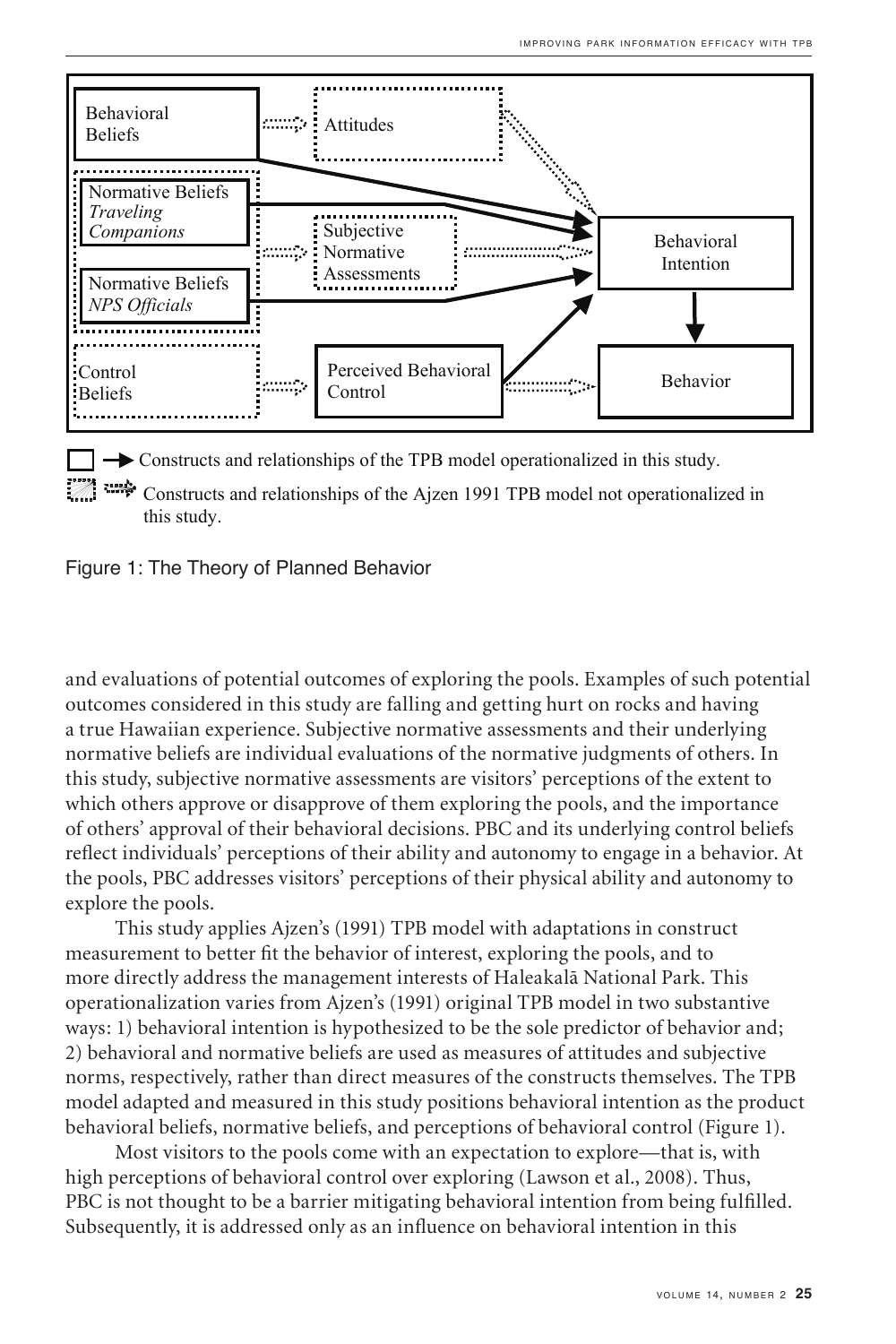study's TPB model. This decision is supported by research. When investigating hunting intention and participation, Hrubes, Ajzen, and Daigle (2001), who found that PBC did not contribute directly to the prediction of behavior. Additional support is lent by Sutton (1998), who notes that behavioral variation explained by the combined influences of behavioral intention and PBC is similar to the behavioral variation explained when behavioral intention is modeled as a sole influence on behavior.

Ajzen's original TPB model is further adapted in this study's operationalization and measurement of attitudes and subjective norms through their constituent beliefs. That is, rather than measure attitudes and subjective normative assessments directly, this study measures behavioral and normative beliefs. Several studies have found that the informational foundation of behavioral and normative beliefs correlate highly with and directly form attitudes and subjective normative assessments (Armitage & Conner, 2001; Hrubes et al., 2001). In this study, behavioral belief measures are used in place of the attitude construct, and normative belief measures replace the subjective normative assessment constructs. To specifically address NPS management interests, two normative beliefs are included as influences on behavioral intention, one for study participants' traveling companions and one for NPS officials.

Several studies have applied TPB to model behavior in the context of outdoor recreation and natural resources management. Examples include the prediction of hunting behavior, participation in outdoor recreation activities, use of bear-resistant food storage canisters, and engagement in wild fire preparation and mitigation activities by private land owners (Ajzen & Driver, 1992; Bright & Burtz, 2006; Hrubes et al., 2001; Kouthouris & Spontis, 2005; Martin & McCurdy, 2009; Rossi & Armstrong, 1999). While previous TPB studies have used behavioral surrogates including reported past behavior as the dependent variable or "end point" of the TPB model, our study includes a measure of actual behavior, which allows us to examine the validity of stated behavioral intention as a precursor to actual behavior (Ajzen & Driver, 1992; Bright & Burtz, 2006; Hrubes et al., 2001).

Beyond prediction of behavior and behavioral intention, TPB has been used to examine the efficacy of visitor education and information. TPB posits that prior to engaging in a behavior, individuals form an intention to behave in a particular manner, and that this intention is constructed from cognitive assessments, or beliefs, with respect to the behavior (Ajzen, 1991). In identifying the relative salience (i.e., influence) of cognitive precursors to behavior, TPB can be used to target persuasive messages for maximal efficacy. Ham and others (2008) provide an extensive review and application of TPB to the evaluation of persuasive information campaigns for management of three depreciative behaviors in recreation settings: littering, wildlife feeding, and allowing dogs to run off-leash. Message interventions were examined using TPB analysis to isolate the most salient behavioral beliefs for decision-making, with respect to littering, wildlife feeding, and keeping dogs from running off-leash. Results were used to guide the design of information interventions to optimize their influence on visitor behavior.

In addition to testing potential persuasive messages, TPB has been used as a conceptual framework to evaluate existing programs of visitor education and management. Using TPB's positioning of behavioral beliefs as a foundational influence on behavioral intention, Lackey and Ham (2003) elicited salient behavioral beliefs from overnight campers in Yosemite National Park regarding bear-wise food storage. Salient beliefs identified in the study were compared to messages in current food storage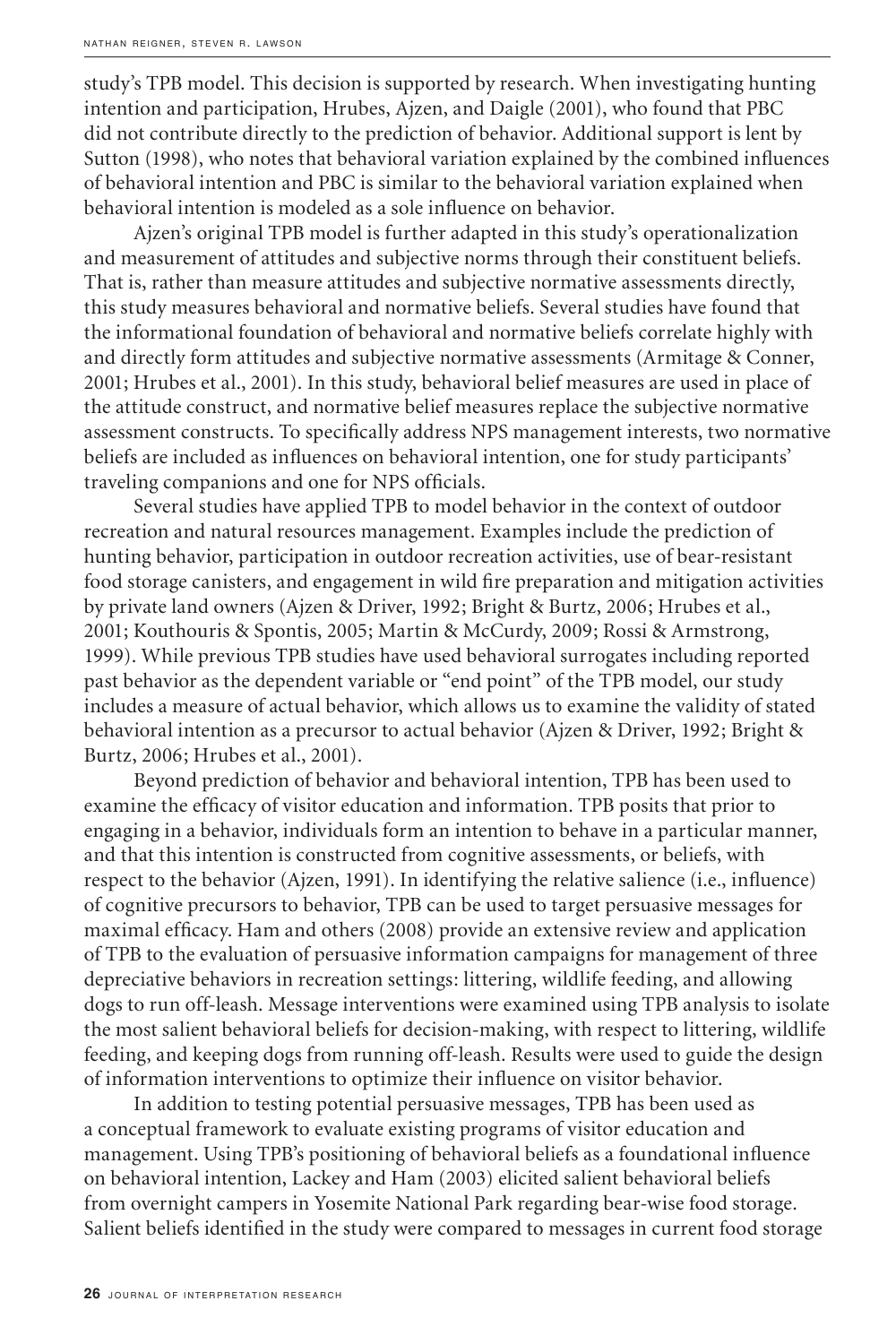## **`Ohe`o Pools Area**

The National Park Service discourages people from exploring the `Ohe`o Pools area because of the risk of injury or death. Falls on slippery rocks and from steep cliffs can result in serious injury to even the most sure-footed of visitors. Submerged rocks pose dangers to cliff jumpers and sudden flash floods have washed people to sea. A water-borne bacterial disease known to exist in the stream can cause rashes and more serious symptoms such as vomiting and diarrhea, which could lead to death. Please consider these potential health and safety issues when you decide whether or not to explore the `Ohe`o Pools area today.

#### Figure 2: Fear Treatment Message

informational campaigns, providing a basis for suggesting improvements in message design to target beliefs with the greatest potential to influence visitor behavior. TPB has also been used to evaluate the programs designed to promote the use of bear-resistant food canisters among backpackers in Yosemite Wilderness. Using TPB examine these visitors' intentions to use canisters, Martin and McCurdy (2009) measure intention to comply with food storage guidelines and identify attitudes and subjective normative assessments as the primary influences on behavioral intention.

As the TPB studies reviewed here illustrate, the progressive and quantifiable relationships among beliefs, intention, and behavior modeled by TPB provide a theoretical and empirical basis to evaluate and optimize the design of persuasive messages. This study builds on research reviewed by applying TPB to identify the salient cognitive precursors to visitor behavior at the pools and evaluate the relative influence of alternative messages on those cognitive factors. Thus, the study is designed to assess and enhance the efficacy of the NPS's visitor education efforts to influence visitors' behavior and achieve natural, cultural, and experiential resource protection objectives at the pools in Haleakalā National Park. In doing so, park managers can minimize the limitations of information-based visitor management (i.e., insufficient protection for intensive impacts at high-use, attraction-based sites) and maximize their benefits (i.e., increased visitor freedom and awareness of the effects of their behavior).

#### *Treatment Messages*

Two persuasive treatment messages were developed for evaluation within the TPB framework as potential informational management interventions at the pools. One message, designated the "fear message," states that the NPS discourages exploration of the pools because of visitor safety concerns, including dangers from flash floods, falling on slippery rocks, and bacterial pathogens in the water (Figure 2). The other message,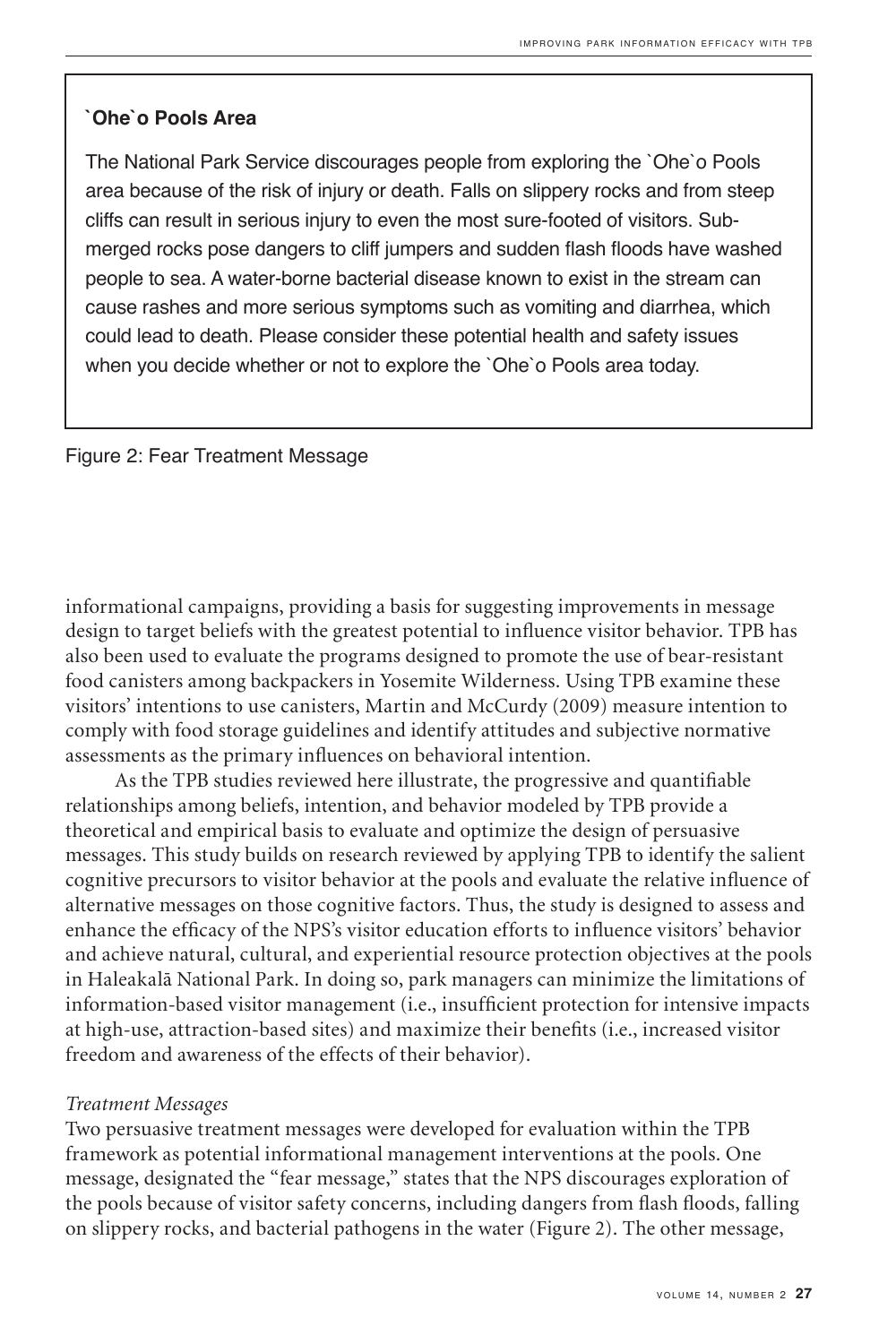### **`Ohe`o Pools Area**

The National Park Service discourages people from exploring the `Ohe`o Pools area because visitor use along the banks of the stream tramples native vegetation, and wading and swimming may harm rare native fish, shrimp, and snails that live in the stream. The often loud and large crowds also detract from the experience of those visitors who wish to appreciate the natural beauty of the area in a more quiet and peaceful way. These crowds can also diminish the area's value for traditional use by Native Hawaiians. Please consider these potential impacts to the natural resources and experiences of Native Hawaiians and park visitors when you decide whether or not to explore the `Ohe`o Pools area today.

Figure 3: Warm Glow Treatment Message

designated the "warm glow message," states that the NPS discourages exploration because of resource protection concerns, including impacts to native flora and fauna, cultural resources, and visitors' experiences (Figure 3). The messages were designed to target visitor behavioral beliefs as they are incorporated in this study's TPB model by specifically addressing potential danger and resource impact related outcomes from exploring the pools that are believed by the NPS and the study's researchers to be salient behavioral beliefs.

The messages were designed to incorporate elements of communications and moral development theory to maximize their effect in influencing visitor attitudes toward exploring the pools. As such, the messages prescribe desired behavior, explain why the prescribed behavior is desired, and address motivations for compliance at a variety of moral developmental levels (Marion & Reid, 2007; Petty et al., 1992; Winter et al., 2000). The persuasive messages are also designed to exploit the central route to persuasion as proposed by the Elaboration Likelihood Model (Petty et al., 1992). That is, the messages are intended to change behavior through visitor comprehension, self-attribution of consequences, and internalization of information, as opposed to the emphasis on message delivery associated with the peripheral route. The central route to persuasion is found to be effective and appropriate for delivering persuasive messages when targeting recreation behavior that is unintentionally depreciative, as exploring the pools is understood to be (Roggenbuck, 1992). While both messages are designed to address the same route to persuasion, they are targeted at different levels of moral development. The fear message is designed to address the lower levels of moral development, focusing on the potential negative outcomes of exploring for the individual visitor. The warm glow message is designed to address the higher orders of moral development, focusing on the potential of one's actions to impact communal resources and the experiences of others.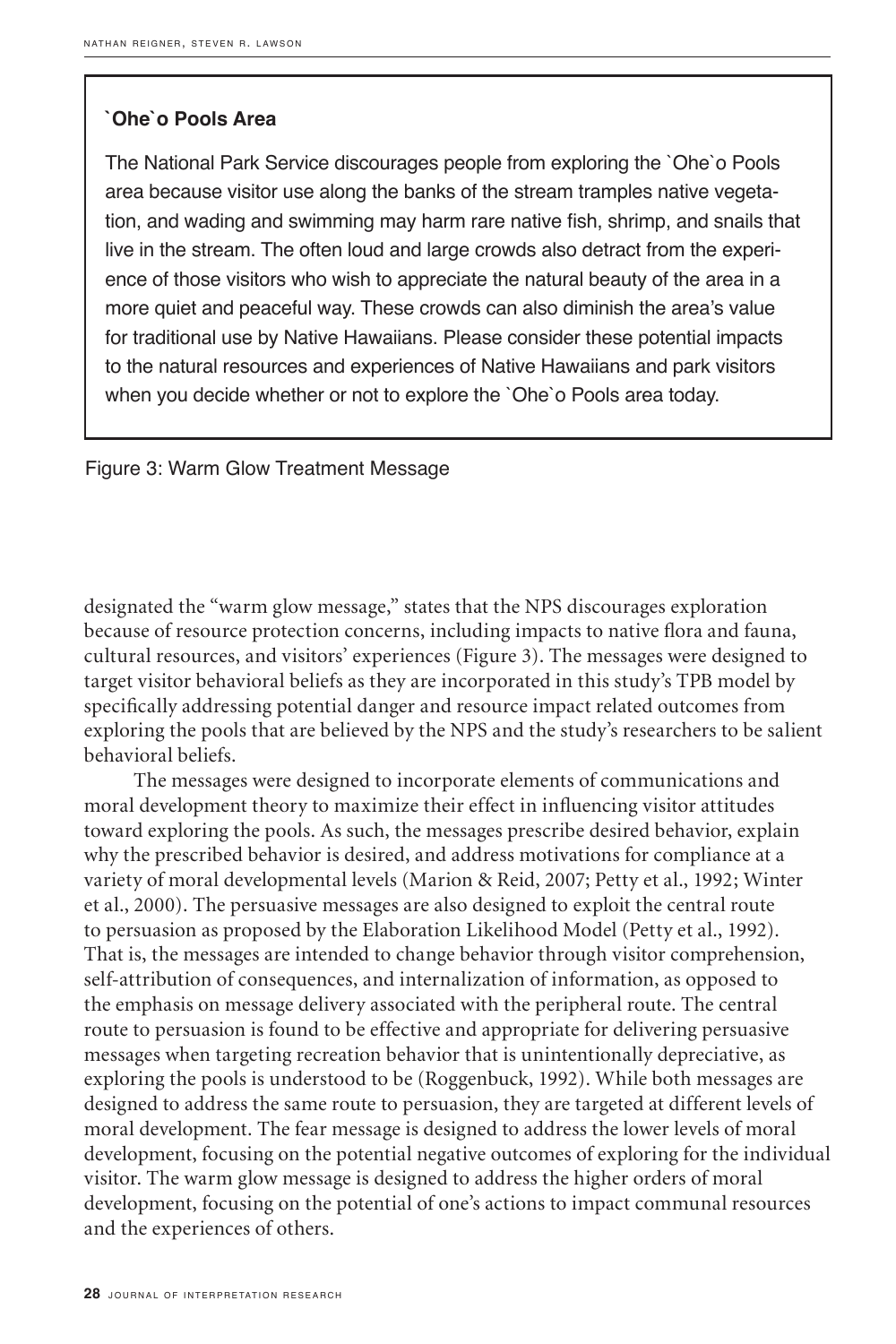|                                                                       |              | My exploring the 'Ohe'o Pools area today would result in me                                                              |                                                                                                               |  |  |  |
|-----------------------------------------------------------------------|--------------|--------------------------------------------------------------------------------------------------------------------------|---------------------------------------------------------------------------------------------------------------|--|--|--|
|                                                                       |              | <b>Behavioral Belief Strength</b>                                                                                        | <b>Outcome Evaluations</b>                                                                                    |  |  |  |
|                                                                       |              | not at all likely $1 \rightarrow 7$ extremely likely                                                                     | extremely bad -3 $\rightarrow$ +3 extremely good                                                              |  |  |  |
|                                                                       |              |                                                                                                                          |                                                                                                               |  |  |  |
|                                                                       |              | getting caught in a flash flood.                                                                                         | getting caught in a flash flood                                                                               |  |  |  |
|                                                                       | Danger       | getting a rash                                                                                                           | getting a rash                                                                                                |  |  |  |
| <b>Behavioral</b>                                                     |              | falling on rocks and getting hurt                                                                                        | falling on rocks and getting hurt                                                                             |  |  |  |
| <b>Beliefs</b>                                                        |              | harming native plants and animals.                                                                                       | harming native plants and animals.                                                                            |  |  |  |
| $\sum b_i e_i$                                                        | Resource     | reducing the area's value for native Hawaiians                                                                           | reducing the area's value for native Hawaiians                                                                |  |  |  |
|                                                                       |              | preventing others from experiencing the<br>natural beauty of the 'Ohe'o Gulch                                            | preventing others from experiencing the<br>natural beauty of the 'Ohe'o Gulch                                 |  |  |  |
|                                                                       |              | having a true Hawaiian experience                                                                                        | having a true Hawaiian experience                                                                             |  |  |  |
|                                                                       |              | having a fun adventure                                                                                                   | having a fun adventure                                                                                        |  |  |  |
|                                                                       | Experiential | having a story to tell when I get home                                                                                   | having a story to tell when I get home                                                                        |  |  |  |
|                                                                       |              | <b>Normative Belief Strength</b>                                                                                         | <b>Motivation to Comply</b>                                                                                   |  |  |  |
|                                                                       |              | n                                                                                                                        |                                                                                                               |  |  |  |
|                                                                       |              | disapprove $1 \rightarrow 7$ approve                                                                                     | not at all important -3 $\rightarrow$                                                                         |  |  |  |
|                                                                       |              |                                                                                                                          | $+3$ extremely important                                                                                      |  |  |  |
| <b>Normative Belief</b><br><b>Traveling</b><br>Companion<br>$n_i m_i$ |              | If I were to explore the 'Ohe'o Pools today, the<br>people I am traveling with would                                     | How important is it to you that the people you are<br>visiting the park with today approve of what you<br>do? |  |  |  |
| <b>Normative Belief</b><br><b>NPS Officials</b><br>$n_1 m_1$          |              | If I were to explore the 'Ohe'o Pools today,<br>National Park Service Officials would                                    | How important is it to you that National Park<br>Service officials approve of what you do?                    |  |  |  |
| <b>Perceived</b><br><b>Behavioral</b><br>Control                      |              | <b>Control Beliefs</b><br><b>Y</b>                                                                                       |                                                                                                               |  |  |  |
|                                                                       |              | Self-Efficacy                                                                                                            |                                                                                                               |  |  |  |
|                                                                       |              | extremely difficult $1 \rightarrow 7$ extremely easy                                                                     |                                                                                                               |  |  |  |
|                                                                       |              | My physical ability would make exploring the 'Ohe'o Pools area today                                                     |                                                                                                               |  |  |  |
| $\sum x_i$ / <sub>3</sub>                                             |              | Controllability                                                                                                          |                                                                                                               |  |  |  |
|                                                                       |              | strongly disagree $1 \rightarrow 7$ strongly agree                                                                       |                                                                                                               |  |  |  |
|                                                                       |              | It is entirely up to me and not National Park Service officials whether or not I explore the 'Ohe'o<br>Pools area today. |                                                                                                               |  |  |  |
|                                                                       |              | It should be up to each visitor to evaluate how dangerous it is to explore the 'Ohe' o Pools area.                       |                                                                                                               |  |  |  |

Table 1: TPB Construct Composite Score Formation from Survey

# **Methods**

#### *TPB Implementation in the Survey*

Behavioral, normative, and control beliefs, as well as visitors' behavioral intentions regarding exploration of the pools were measured using a survey administered to visitors prior to their visit to the pools. The survey was designed in a manner to capture multiple measures for each of the cognitive constructs (Ajzen, 2006). Individual measures for each construct within the survey were compiled into a set of five composite measures corresponding to: 1) behavioral beliefs, with respect to visitor safety, resource protection, and visitor experience outcomes; 2) normative beliefs, with respect to the NPS; 3) normative beliefs, with respect to traveling companions; 4) PBC; and 5) behavioral intention (Table 1).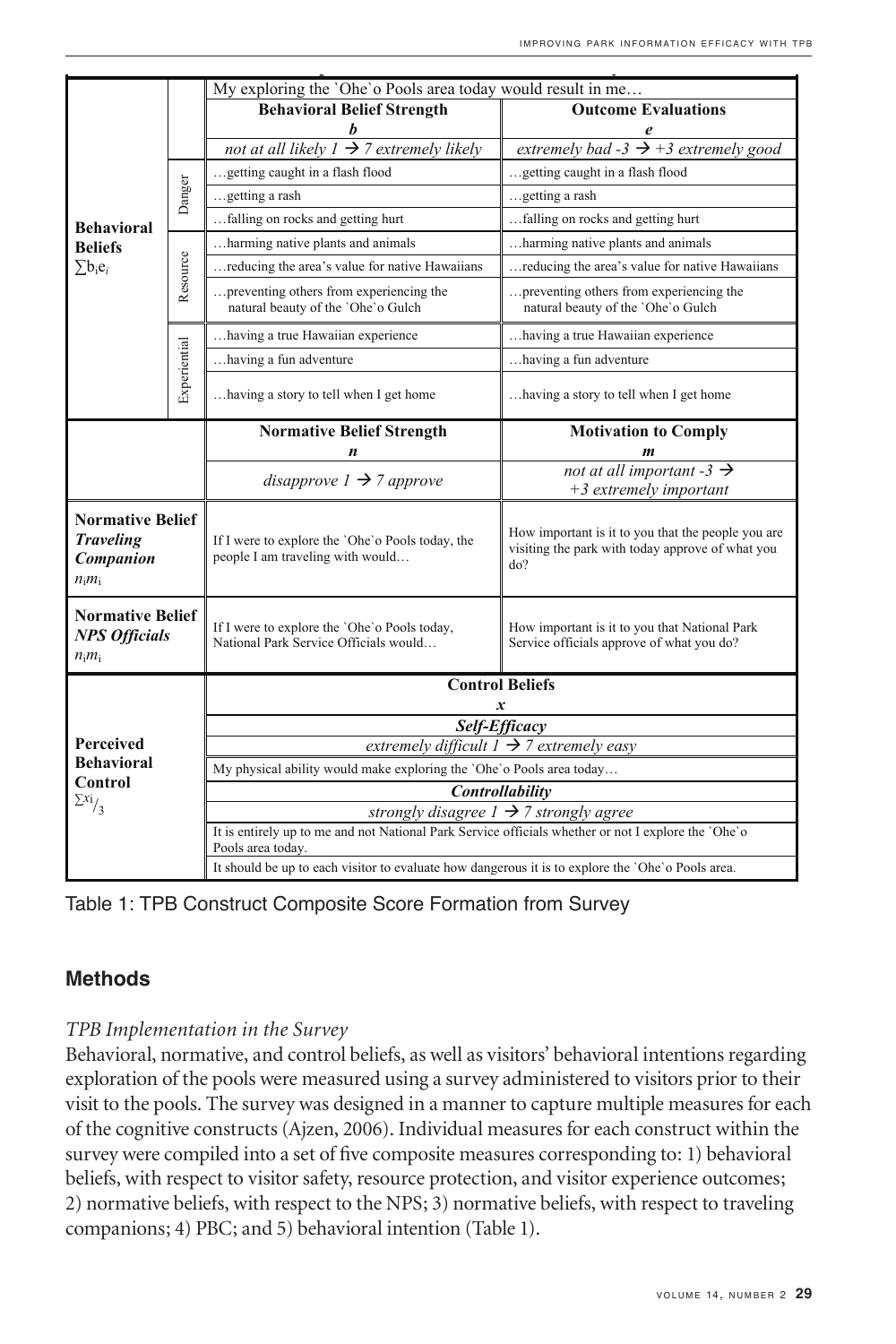This study's deductive measurement of behavioral and normative beliefs toward exploring requires identification of beliefs that are salient to the decision to explore. It is recommended that such beliefs are elicited from the study population through preliminary research (Ajzen, 2006; Francis et al., 2004). This study's remote location and resource constraints prevented eliciting salient behavioral or normative beliefs from the study population (i.e., park visitors) prior to developing questionnaire items. However, a systematic approach was used to identify beliefs thought to be salient to visitors at the pools. In particular, an informal survey was conducted among NPS officials and university scientists familiar with the study area and management issues associated with the pools. Participants were asked to list positive and negative outcomes they perceived visitors might associate with exploring the pools. Responses from NPS officials and university scientists were compiled and circulated to park managers and researchers for peer review and prioritizing. The result of this process was the set of behavioral and normative belief items included in the survey instrument.

The study's behavioral belief construct is a combination of behavioral belief strengths about and evaluations of potential outcomes from exploring the pools. Behavioral beliefs were measured as  $\sum b_i e_i$ --, where *b* represents behavioral belief strength and *e* represents outcome evaluations (Francis et al., 2004). Questions designed to measure behavioral belief strength and outcome evaluations for nine potential outcomes were included in the survey. The nine potential outcomes address the visitor safety and health risks, resource and cultural impacts, and visitor experiences associated with exploring the pools. Danger outcomes from exploring include getting caught in a flash flood, contracting a rash, and falling and getting hurt on slippery rocks. Resource and cultural impact outcomes include harming native plants and animals, devaluing the area for traditional use by Native Hawaiians, and preventing others from enjoying the pools' natural quiet and beauty. Experiential outcomes of exploring include having a true Hawaiian experience, having a fun adventure, and having a story to tell when back at home. Behavioral belief strength, *b*, is an assessment of the likelihood of potential outcomes of exploring the pools and is measured in the survey instrument on a scale of 1, *not at all likely*, to 7, *extremely likely*. Outcome evaluations, *e*, are assessments of the *goodness* or *badness* of potential outcomes of exploring the pools and were measured on a scale of 1, *extremely bad*, to 7, *extremely good*. For analysis, outcome evaluations were recoded to -3, *extremely bad*, to +3, *extremely good* (Ajzen, 2006). The composite behavioral belief score for each respondent was calculated as  $(\Sigma b_i e_j$ -)/9, and ranges in value from -21 to +21. Positive values indicate favorable attitudes toward exploring the pools, while negative values indicate unfavorable attitudes toward exploring.

In this study, normative beliefs with respect to of two referent groups were considered: 1) NPS officials, and 2) subject's traveling companions. Normative beliefs were measured as  $\sum n_i m_i$ - where *n* is normative belief strength and *m* is motivation to comply (Francis et al., 2004). Normative belief strength, *n*, is an evaluation of the referent group attitude toward the behavior. Respondents were asked in two questionnaire items if they believed that their traveling companions or NPS officials would approve or disapprove of their exploring the pools. Each question was measured in the survey instrument on a scale from 1, *disapprove*, to 7, *approve*. For analysis, normative belief strength was recoded into a scale ranging from -3, *disapprove*, to +3, *approve* (Ajzen, 2006). Motivation to comply, *m*, is the importance of referent group approval of one's behavior. This was measured in the survey instrument by two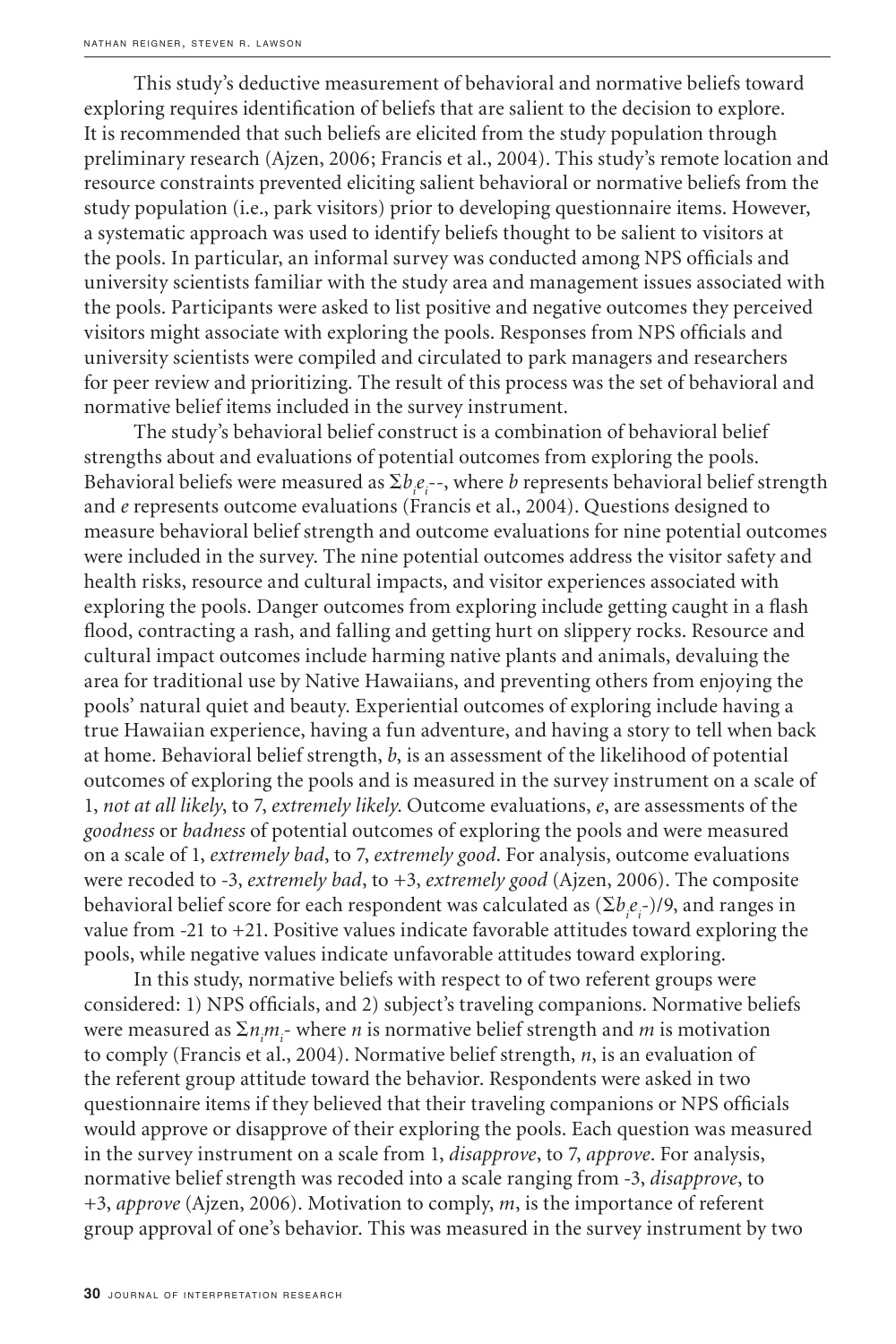questions asking visitors to evaluate if the approval of traveling companions or NPS officials was 1, *not at all important*, to 7, *extremely important*, when making the decision to explore. The normative belief composite measure was computed as  $\sum n_i m_j$ , and ranges in value from -21 to +21. Positive values represent a perception that the corresponding referent group would approve of one's exploring the pools, while negative values represent a perception that the corresponding referent group would not approve of one's exploration of the pools. Respondents traveling alone were excluded from normative belief measures with respect to traveling companions.

PBC is the level of control an individual believes they have over engaging in a specific behavior. PBC is understood to include self-efficacy and controllability components (Ajzen, 1991). Self-efficacy is one's inherent ability to engage in a behavior (i.e., Are you able to perform the behavior?). Controllability is one's volitional power or locus of control over a behavior (i.e., Are you permitted to engage in the behavior?). In this study, the survey instrument was used to measure self-efficacy as respondents' perceived physical ease or difficulty of exploring the pools on a scale from 1, *extremely easy*, to 7, *extremely difficult*. Controllability was evaluated through two variables measuring visitor agreement with statements that visitors, and not NPS officials, should be responsible for deciding whether or not to explore and evaluating the danger of exploring on a scale ranging from 1, *strongly agree*, to 7, *strongly disagree*. For analysis, all PBC scores were reversed coded to a scale from 1, *strongly disagree*, to 7, *strongly agree*. Reverse-coded responses to each of the three PBC questions were averaged to provide an overall PBC score ranging from 1 to 7. High PBC scores (5 to 7) represent strong perceptions of control over to exploring the pools, and low values (1 to 3) represent a lack of perceived control with respect to exploring the pools.

In this study, behavioral intention was measured using two questions. In particular, visitors were asked to rate whether they *intended* to explore the pools on a scale from 1, *extremely unlikely*, to 7, *extremely likely*, and whether they *expected* to explore the pools on a scale ranging from 1, *strongly agree*, to 7, *strongly disagree* (Francis et al., 2004). For analysis, responses to the expectation measure were reverse-coded to a scale ranging from 1, *strongly disagree*, to 7, *strongly agree*. Responses from the intention and expectation measures were averaged to form a behavioral intention composite score ranging from 1 to 7—high values (5 to 7) represent intentions to explore, while low values (1 to 3) represent behavioral intentions to not explore. For some analyses, a binary behavior intention variable was formed from the behavioral intention composite scores. Values of 4.5 through 7 were recoded to 1 and treated as indicating intention to explore. Values 1 through 3.5 were recoded 0 and treated as an intention to *not* explore. Records with behavioral intention composite scores of 4 (the neutral point on the scale) were excluded from the behavioral intention binary variable, as they cannot be classified as either intending or not intending to explore the pools.

#### *Sampling & Survey Administration*

The survey instrument was administered on 15 randomly selected days between May 23 and July 13, 2007 to visitors at the start of their hikes on the trail to the pools, in the Kīpahulu area of Haleakalā National Park. Sampling was conducted between 9:00 a.m. and 4:00 p.m. All visitors on the trail to the pools over the age of 18 were eligible for participation in the study.

Respondents were recruited approximately 70 meters from the Kīpahulu area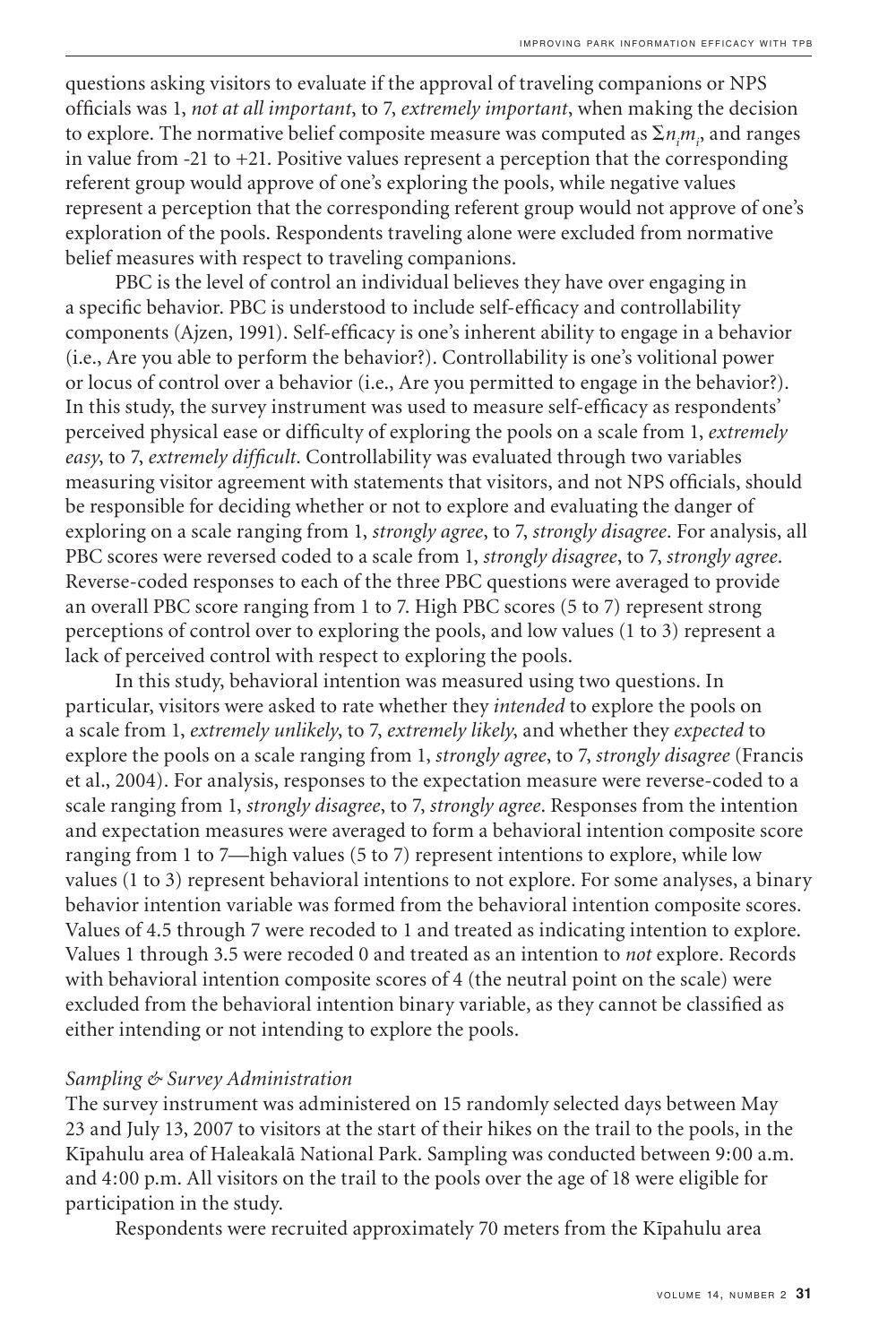

Figure 4: Exploration Zone Diagram

parking lot as they walked toward the pools along the main trail, prior to viewing most signs and on-site information about exploring the pools. Visitors who agreed to participate were shown a poster depicting the pools and read a description of the area and definition of *exploring* the pools that stressed a distinction between *viewing* and *exploring* the pools (Figure 4). *Viewing* the pools was described as going no further than the rock landing at the base of the stairs into `Ohe`o Gulch to view the pools. In contrast, *exploring* the pools was described as leaving the rocks at the base of the stairs to wade or swim in the water, or walk or climb on the shores and cliffs surrounding the pools. The distinction between viewing and exploring the pools was designed to establish a common understanding among respondents of the concept of *exploring* the pools before asking them to complete the questionnaire.

After receiving the description of exploring the pools, respondents were randomly assigned to one of three respondent groups: 1) a control group that received no message about exploring the pools; 2) a "fear" treatment group that was asked to read the fear message before answering questions in the survey designed to measure TPB constructs; or 3) a "warm glow" treatment group that was asked to read the warm glow message before answering questions in the survey designed to measure TPB constructs.

#### *Behavioral Observation*

Unobtrusive observation of visitor behavior at the pools was conducted in tandem with the visitor survey on a subset of sampling days. The purpose of the unobtrusive observations was to assess whether survey respondents' actual behavior was consistent with their stated behavioral intentions, with respect to exploring the pools. Observations were conducted by researchers dressed in clothing similar to that worn by most visitors. Randomly selected survey respondents were unobtrusively followed to the pools area from the survey location. Upon crossing through the gate near the top of the stairs descending into the `Ohe`o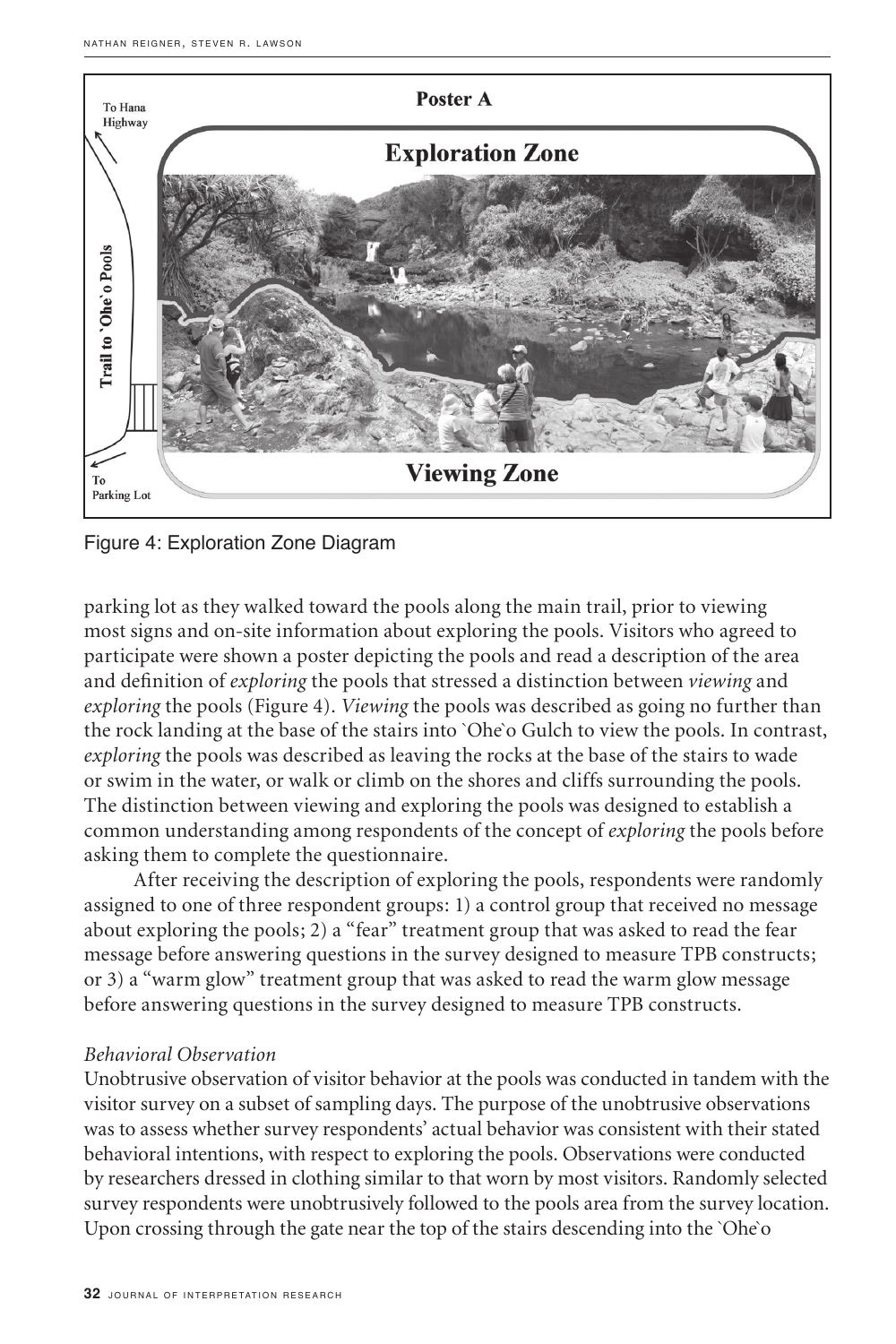Gulch, selected respondents were observed for a maximum of 10 minutes. If the observed visitor entered the "exploration zone" of the `Ohe`o Gulch (as depicted in Figure 4) within 10 minutes, they were designated as having explored the pools and the observation was concluded. If the observed visitor: 1) did not explore the pools within 10 minutes of having crossed through the gate at the top of the stairs; 2) did not cross through the gate within 25 minutes of having completed the questionnaire; or 3) left the pools area within 10 minutes or less without having explored the pools, the observation was concluded and the visitor was designated as having not explored the pools. Information characterizing the observed visitor's group size, group composition, and clothing was also recorded to assist in matching observation and survey data. A binary variable was created for each observed respondent's behavior, and assigned a value of 1 for *explorers* and a value of 0 for *non-explorers*. An additional variable, intention-behavior consistency, was created, and coded as 1 in cases where respondents' observed behavior was consistent with stated behavioral intention, and 0 otherwise. The intention-behavior consistency variable was computed only for those survey respondents whose behavior was observed by the research team and had a behavioral intention composite score of 1 to 3.5 or 4.5 to 7. As with the binary behavior intention variable, the intention-behavior consistency variable was not computed for respondents with behavioral intention composite scores of 4 because this value represents the neutral point on the intention scale.

## *Data Analysis*

Analyses of survey response and observation data were conducted to examine several hypotheses. The hypothesis tests were designed to assess the validity of the TPB model as a framework for understanding visitor behavior with respect to exploring the pools, and provide insight into the relative efficacy of the fear and warm glow messages in minimizing the number of visitors who choose to explore. Data analysis was conducted with SPSS 15.0 in a stepwise fashion, corresponding to the progression of hypothesized relationships within the TPB model as outlined here:

- H1: In comparison to the control group respondents, respondents who receive either the fear or warm glow persuasive message will have less favorable behavioral beliefs, normative beliefs, and PBC with respect to exploring the pools. ANOVA with Tukey's HSD post-hoc tests were used to evaluate Hypothesis 1.
- H2: Visitors' behavioral beliefs, normative beliefs, and PBC with respect to exploring are significant predictors of intention to explore the pools. Linear regression models were used to evaluate Hypothesis 2.
- H3: Exposure to either the fear or warm glow persuasive message will reduce visitors' intentions to explore the pools. This hypothesis was examined with two statistical tests, ANOVA and Chi-square, both of which used respondent group (i.e., control, fear treatment, or warm glow treatment) as the independent variable. Behavioral intention served as the dependent variable for the ANOVA test, while the binary version of behavioral intention was the dependent variable for the Chi-square test.
- H4: Visitors' stated behavioral intention with respect to exploring is a statistically significant predictor of actual exploring behavior. A Chi-square test was used to compare the intention-behavior consistency variable with stated behavioral intention.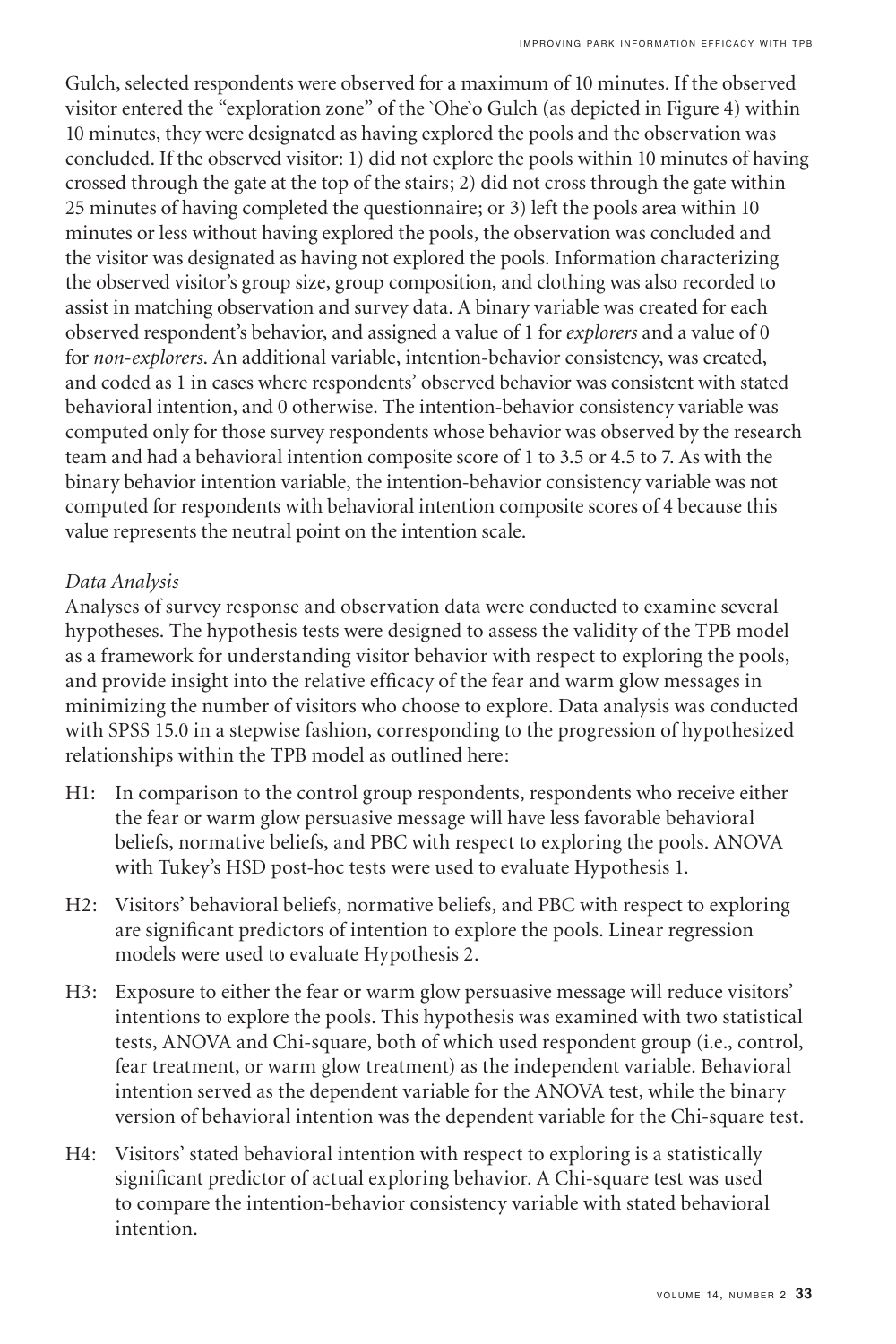H5: Exposure to either the fear or warm glow persuasive messages will reduce exploration behavior at the pools. A Chi-square test was used to compare observed behavior, by respondent group, to evaluate Hypothesis 5.

## **Results**

#### *Response Rates*

Of the 1,635 individuals solicited to participate in the study, 997 (63.1%) agreed to do so. Usable surveys were obtained from 947 (95.3%) study participants, resulting in an effective response rate of 57.9%. Respondents were evenly distributed among respondent groups, with 315 (33.3%) in the control group, (33.3%), 316 (33.4%) in the fear treatment group, and 316 (33.4%) in the warm glow treatment group.

## *Visitor & Trip Characteristics*

Most respondents (68.8%) spent two or more hours traveling to the Kīpahulu area of Haleakalā National Park on the day of their visit. Men and women are equally represented in the study (49.7% and 50.3%, respectively). A substantial majority of visitors to the pools were residents of the United States (92.7%); completed some college or more formal education (92.6%); did not consider themselves to be Hispanic or Latino (94.1%); and identified themselves as White (81.8%). Very few (1.4%) visitors to the pools identified themselves as Native Hawaiian. Thirty-one percent of respondents are between the ages of 25 and 54. When planning their visits, a minority of respondents (7.1%) used information from the NPS, while a majority of respondents (81.2%) used information from previous experiences, word-of-mouth sources, tourist activity outlets, and tourism brochures and guidebooks.

A series of statistical tests was performed to assess whether respondent group sub-samples differed significantly with respect to visitor and/or trip characteristics. The purpose of the tests was to confirm that differences found among respondent groups with respect to the study's hypothesis tests could not be attributed to differences in demographics and/or trip characteristics among the respondent groups. No significant differences were found among the three respondent groups with respect to commercial tour status ( $\chi^2 = 1.840$ , p = 0.398), previous vs. first-time visit ( $\chi^2 = 4.495$ , p = 0.106), time spent traveling to the park ( $\chi^2 = 10.154$ , p = 0.254), gender ( $\chi^2 = 2.072$ , p = 0.355), age ( $\chi^2$  = 9.746, p = 0.283), and education ( $\chi^2$  = 4.143, p = 0.387). These results support a high degree of confidence that differences among respondent groups with respect to results of the study's hypothesis tests are not the result of sampling bias.

## *TPB Model Analysis*

The hypothesized influence of treatment messages on first level TPB model constructs (H1) is supported for behavioral and normative beliefs, but not PBC (Table 2). In particular, the control group had behavioral and normative beliefs that were statistically more favorable toward exploring than either group who received a persuasive message discouraging exploration. However, no statistical difference in the mean composite scores for PBC was found among respondent groups. Behavioral belief scores are statistically different among all groups. Those in the control group had the most favorable, and indeed positive, behavioral beliefs toward exploring the pools. Negative behavioral belief scores were measured for both treated groups. The warm glow message,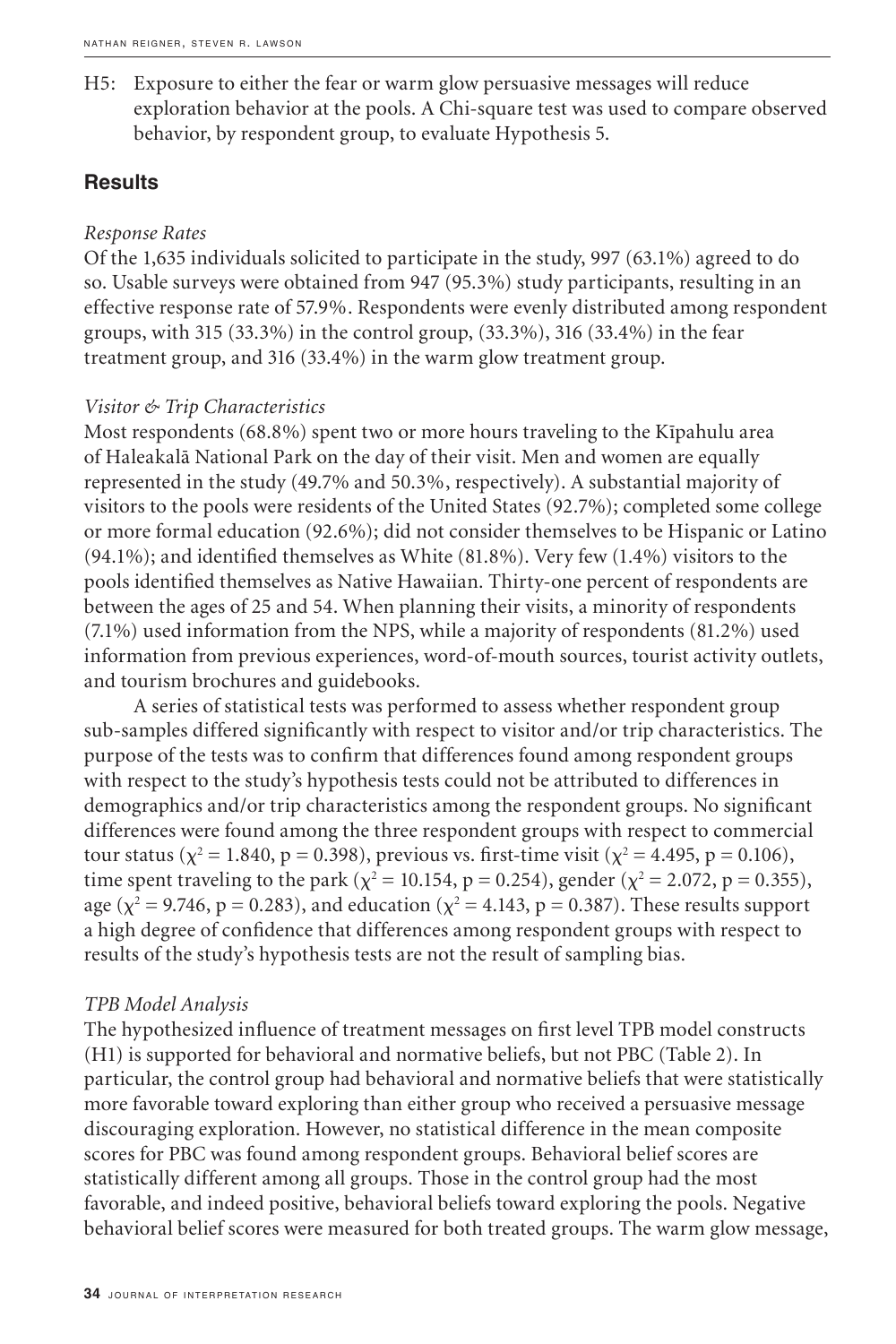|                                                         |                        | <b>Respondent Group Means</b> | <i>ANOVA</i>                    |                |                 |
|---------------------------------------------------------|------------------------|-------------------------------|---------------------------------|----------------|-----------------|
|                                                         | Control<br>$(n = 207)$ | Fear<br>$(n = 210)$           | <b>Warm Glow</b><br>$(n = 203)$ | <b>F-value</b> | <i>p</i> -value |
| <b>Behavioral Beliefs</b>                               | $0.487_a$              | $-0.739b$                     | $-1.856c$                       | 557.05*        | < 0.001         |
| <b>Normative Beliefs</b><br><b>Traveling Companions</b> | 11.416                 | 4.780 <sub>b</sub>            | 6.286 <sub>h</sub>              | 4.727.90*      | < 0.001         |
| <b>Normative Beliefs</b><br><b>NPS Officials</b>        | $11.272_a$             | $-2.037b$                     | $-3.332h$                       | 26,057.29*     | < 0.001         |
| <b>Perceived Behavioral</b><br><b>Control</b>           | 4.471                  | 4.669                         | 4.540                           | 4 2 1          | 0.266           |

NOTE: Within each row, means with different subscripts are statistically different ( $\alpha = 0.05$ ).

# Table 2: Persuasive Message Treatment Effects on TPB Constructs

| <b>Attitude</b><br><b>Potential Outcome from Exploring the Pools</b> |                                                                               |                  | Control<br>$(n=269-308)$ | Fear<br>$(n=258-314)$ | <b>Warm Glow</b><br>$(n=254-316)$ | <b>ANOVA</b>    |               |
|----------------------------------------------------------------------|-------------------------------------------------------------------------------|------------------|--------------------------|-----------------------|-----------------------------------|-----------------|---------------|
|                                                                      |                                                                               |                  | Mean                     | Mean                  | Mean                              | <i>F</i> -value | $p-$<br>value |
|                                                                      | Getting caught in a flash flood                                               |                  |                          |                       |                                   |                 |               |
|                                                                      | behavioral belief strength                                                    | b                | 2.5                      | 2.4                   | 2.5                               | 0.304           | 0.738         |
|                                                                      | outcome evaluation<br>$\mathfrak{e}$                                          |                  | $-2.2$                   | $-2.3$                | $-2.3$                            | 0.806           | 0.447         |
|                                                                      | Getting a rash                                                                |                  |                          |                       |                                   |                 |               |
| Danger                                                               |                                                                               | b                | 3.1,                     | 3.5 <sub>h</sub>      | 3.4 <sub>ab</sub>                 | 5.475*          | 0.004         |
|                                                                      |                                                                               | $\boldsymbol{e}$ | $-1.7$                   | $-1.7$                | $-1.7$                            | 0.018           | 0.982         |
|                                                                      | Falling on rocks and getting hurt                                             |                  |                          |                       |                                   |                 |               |
|                                                                      |                                                                               | b                | 3.6                      | 3.5                   | 3.8                               | 2.904           | 0.055         |
|                                                                      |                                                                               | $\mathfrak{e}$   | $-1.9$                   | $-1.8$                | $-2.0$                            | 1.236           | 0.291         |
|                                                                      | Harming native plants and animals                                             |                  |                          |                       |                                   |                 |               |
|                                                                      |                                                                               | $\boldsymbol{b}$ | 3.1 <sub>a</sub>         | 3.4 <sub>a</sub>      | 4.2 <sub>b</sub>                  | 27.825*         | < 0.001       |
|                                                                      |                                                                               | $\epsilon$       | $-1.9$                   | $-1.8$                | $-1.9$                            | 0.463           | 0.629         |
|                                                                      | Reducing the area's value for native<br>Hawaiians                             |                  |                          |                       |                                   |                 |               |
| Resource                                                             |                                                                               | $\boldsymbol{b}$ | $3.2_a$                  | $3.5_a$               | 4.0 <sub>b</sub>                  | 19.304*         | < 0.001       |
|                                                                      |                                                                               | $\boldsymbol{e}$ | $-1.7$                   | $-1.6$                | $-1.7$                            | 0.898           | 0.408         |
|                                                                      | Preventing others from experiencing the<br>natural beauty of the 'Ohe'o Gulch |                  |                          |                       |                                   |                 |               |
|                                                                      |                                                                               | b                | 2.6 <sub>a</sub>         | 3.0 <sub>h</sub>      | 3.5 <sub>c</sub>                  | 22.878*         | < 0.001       |
|                                                                      |                                                                               | $\mathfrak{e}$   | $-1.6a$                  | $-1.2b$               | $-1.6a$                           | $7.632*$        | 0.001         |
|                                                                      | Having a true Hawaiian experience                                             |                  |                          |                       |                                   |                 |               |
|                                                                      |                                                                               | $\boldsymbol{h}$ | $5.2_a$                  | 4.7 <sub>b</sub>      | 4.3 <sub>c</sub>                  | 17.879*         | < 0.001       |
|                                                                      |                                                                               | $\epsilon$       | 1.9 <sub>a</sub>         | 1.5 <sub>h</sub>      | 1.3 <sub>b</sub>                  | 10.297*         | < 0.001       |
|                                                                      | Having a fun adventure                                                        |                  |                          |                       |                                   |                 |               |
| Experiential                                                         |                                                                               | b                | 5.9 <sub>a</sub>         | 5.4 <sub>h</sub>      | 5.3 <sub>h</sub>                  | 13.487*         | < 0.001       |
|                                                                      |                                                                               | $\mathfrak{e}$   | $2.1_a$                  | 1.7 <sub>b</sub>      | 1.5 <sub>h</sub>                  | 14.113*         | < 0.001       |
|                                                                      | Having a story to tell when I get home                                        |                  |                          |                       |                                   |                 |               |
|                                                                      |                                                                               | b                | 5.6 <sub>a</sub>         | 5.2 <sub>b</sub>      | 5.0 <sub>b</sub>                  | 9.657*          | < 0.001       |
|                                                                      |                                                                               | $\boldsymbol{e}$ | 1.7 <sub>a</sub>         | 1.1 <sub>b</sub>      | 1.1 <sub>b</sub>                  | 11.993*         | < 0.001       |
|                                                                      | <b>Subjective Norm</b>                                                        |                  |                          |                       |                                   |                 |               |
|                                                                      | <b>Traveling Companions</b>                                                   |                  |                          |                       |                                   |                 |               |
|                                                                      | normative belief strength                                                     | $\boldsymbol{n}$ | $2.4_a$                  | 1.3 <sub>h</sub>      | 1.4 <sub>h</sub>                  | 40.891*         | < 0.001       |
|                                                                      | motivation to comply $m$                                                      |                  | 4.7 <sub>a</sub>         | 4.3 <sub>h</sub>      | 4.6 <sub>a b</sub>                | 3.906*          | 0.020         |
|                                                                      | National Park Service Officials                                               |                  |                          |                       |                                   |                 |               |
|                                                                      |                                                                               | $\boldsymbol{n}$ | $2.0_a$                  | 0.4 <sub>h</sub>      | 0.7 <sub>h</sub>                  | 176.993*        | < 0.001       |
|                                                                      |                                                                               | $\mathfrak{m}$   | 5.6 <sub>a</sub>         | 4.8 <sub>h</sub>      | 5.1 <sub>h</sub>                  | 18.981*         | < 0.001       |
|                                                                      | <b>Perceived Behavioral Control</b>                                           |                  |                          |                       |                                   |                 |               |
| My physical ability would make exploring<br>difficult/easy for me    |                                                                               |                  | $6.0_a$                  | 5.7 <sub>b</sub>      | $5.9_a$                           | 4.335*          | 0.013         |
| It is up to me, not NPS, to decide to explore                        |                                                                               | 3.9              | 3.9                      | 4.3                   | 3.287                             | $0.038^{1}$     |               |
|                                                                      | It is up to each visitor, not NPS, to evaluate<br>dangers of exploring        |                  | 3.8                      | 3.7                   | 4.1                               | 2.298           | 0.101         |
|                                                                      | <b>Behavioral Intention</b>                                                   |                  |                          |                       |                                   |                 |               |
|                                                                      |                                                                               |                  |                          |                       |                                   |                 |               |
|                                                                      | I intend to explore the pools                                                 |                  | $5.8_a$                  | 4.7 <sub>h</sub>      | 4.6 <sub>h</sub>                  | 32.387*         | < 0.001       |
| I expect to explore the pools                                        |                                                                               | 5.9 <sub>a</sub> | 5.0 <sub>b</sub>         | 4.9 <sub>h</sub>      | 27.052*                           | < 0.001         |               |

*NOTE: Within each row, subscripts denote statistically different means (* $\chi = 0.05$ *).* 

Table 3. Comparison of TPB Survey Items, by Respondent Group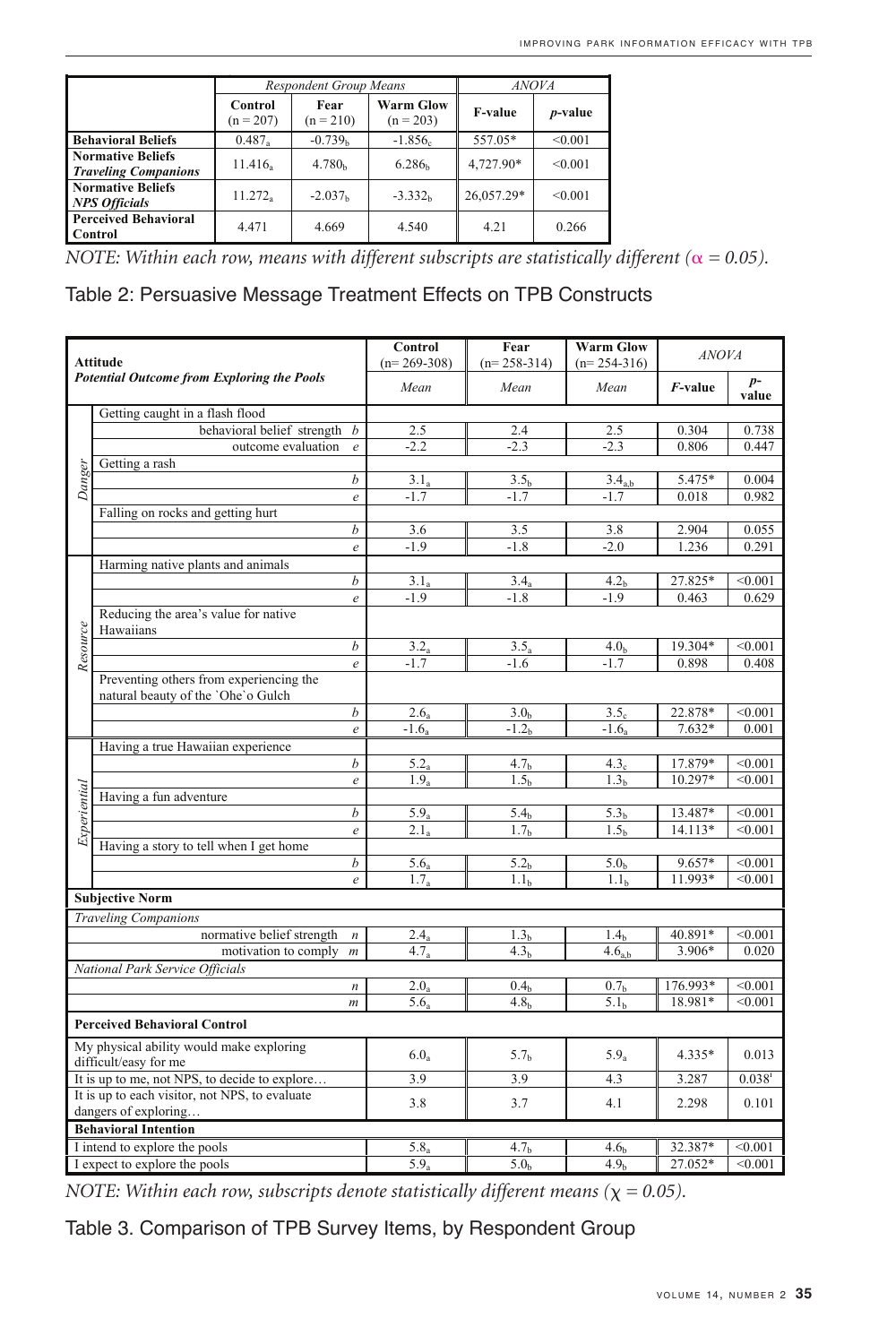|                             | <b>Treatment</b> |           |              |  |  |
|-----------------------------|------------------|-----------|--------------|--|--|
|                             | Control          | Fear      | Warm<br>Glow |  |  |
| Constant                    | $4.002*$         | 3.389**   | 3.378***     |  |  |
|                             | (0.369)          | (0.362)   | (0.407)      |  |  |
| Attitude                    | $0.135*$         | $0.212**$ | $0.284***$   |  |  |
|                             | (0.030)          | (0.029)   | (0.026)      |  |  |
| <b>Subjective Norm</b>      | $0.237**$        | $0.459**$ | $0.409***$   |  |  |
| <b>Traveling Companion</b>  | (0.012)          | (0.010)   | (0.010)      |  |  |
| <b>Subjective Norm</b>      | $0.208**$        | $0.188**$ | $0.150**$    |  |  |
| <b>NPS Officials</b>        | (0.010)          | (0.009)   | (0.008)      |  |  |
| <b>Perceived Behavioral</b> | $0.215**$        | $0.188**$ | $0.175**$    |  |  |
| Control                     | (0.070)          | (0.074)   | (0.081)      |  |  |
|                             | 0.263            | 0.575     | 0.553        |  |  |

\* 0.05 > p-value ≥ 0.01; \*\* 0.01 > p-value ≥ 0.001; \*\*\* p-value < *\* 0.05 > p-value ≥ 0.01; \*\* 0.01 > p-value ≥ 0.001; \*\*\* p-value < 0.001*

| Table 4: Regression Model Coefficients for Prediction of Behavioral |  |
|---------------------------------------------------------------------|--|
| Intention from TPB Constructs (Standard Errors in Parentheses)      |  |
|                                                                     |  |

|                           | N   | <b>Control</b> | <b>Fear and Warm</b><br><b>Glow Groups</b><br><b>Combined</b> | $\chi^2$ |  |
|---------------------------|-----|----------------|---------------------------------------------------------------|----------|--|
| Intend to Explore         | 825 | 89.7%          | 68.8%                                                         | 44.34    |  |
| <b>Observed Exploring</b> | 134 | 59.1%          | $40.0\%$                                                      | 4.5      |  |

Table 5: Persuasive Message Treatment Effects on Intention to Explore and Actual Exploring

emphasizing the resource and experiential impacts of exploring the pools, resulted in less favorable behavioral beliefs than the fear message, which focused on dangers and safety issues associated with exploring. All respondent groups generally believed that their traveling companions would approve of them if they explored the pools. However, respondents who received persuasive messages discouraging exploration of the pools were less certain than control group respondents that their traveling companions would approve of them exploring. Differences between control and treatment groups, with respect to normative beliefs in reference to NPS officials, were more pronounced. In particular, control group respondents believed NPS officials would approve of them if they explored the pools, while treatment group respondents generally believed NPS officials would not approve of them exploring the pools. However, normative belief strength scores for the two treatment groups were near the center of the measurement scale, suggesting uncertainty among treatment group respondents about NPS officials' approval of exploring (Table 3). There was no statistical difference between the two treatment groups with respect to subjective normative assessments for traveling companions or NPS officials.

Results of regression analyses to examine H2 suggest that, for all respondent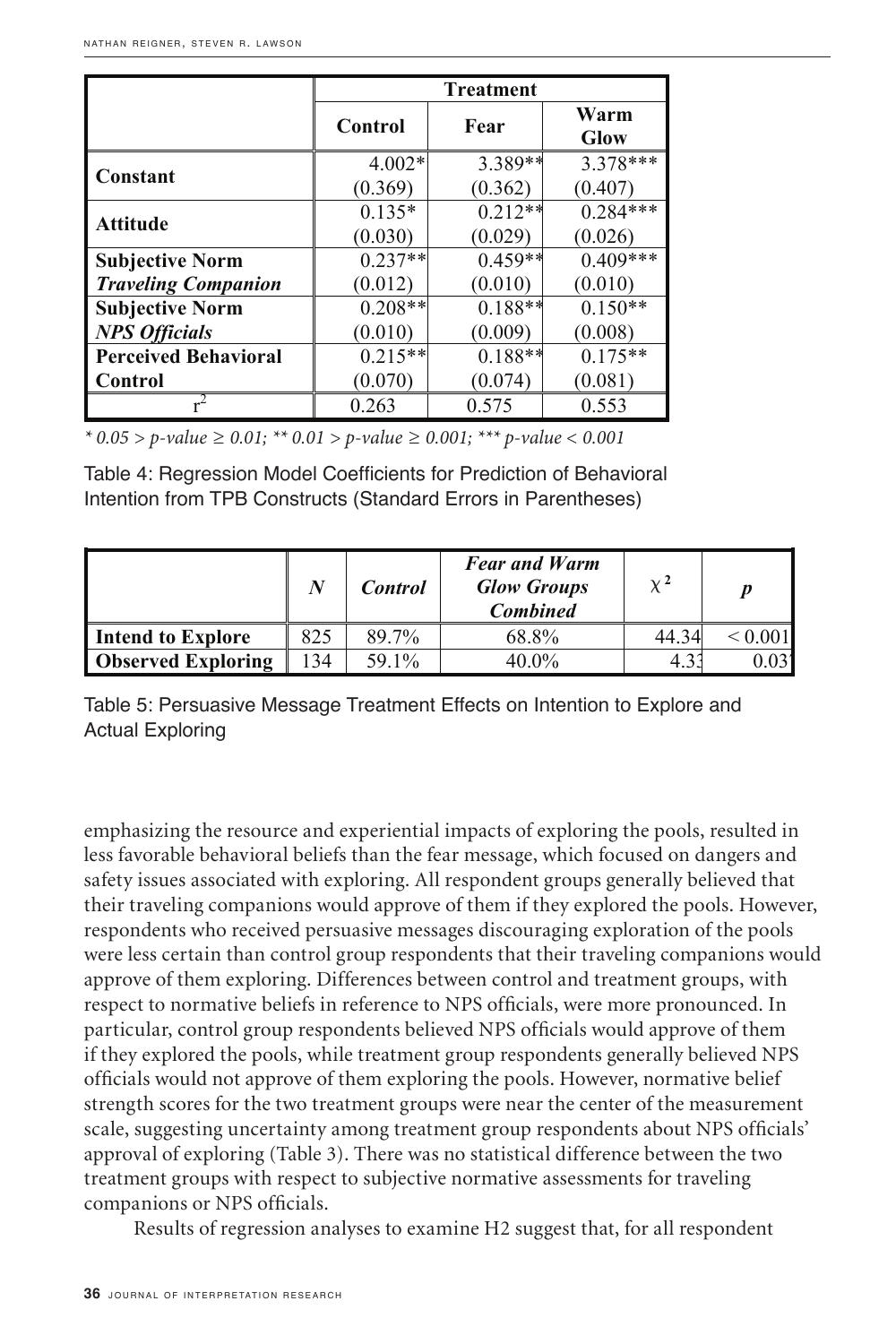groups, behavioral beliefs, normative beliefs, and PBC were significant, positively related predictors of behavioral intention (Table 4). That is, respondents with more favorable behavioral beliefs toward exploring, greater perceptions that traveling companions and NPS officials approve of their exploring, and stronger senses of personal control over exploring were more likely to state intentions to explore the pools. More of the variation in behavioral intention was explained for groups that received a persuasive message than for the control group. Within each regression model, traveling companion normative beliefs were the strongest predictor of behavioral intention.

Respondents who were exposed to either the fear or warm glow treatment messages were significantly less likely than control group respondents to report an intention to explore, thus supporting H3 (Table 5). However, there is no statistical or substantive difference between the behavioral intentions of either treated message group using Tukey's post hoc test (Means: control =  $5.895$ , fear =  $4.854$ , warm glow = 4.739; F = 36.847,  $p < 0.001$ ). The fourth hypothesis (H4) posited behavioral intention as a predictor of actual behavior. Relatively low numbers of behavioral observations prevent tests of this hypothesis from being conducted by respondent group. Of all survey respondents who were observed by the research team, close to two-thirds (60.3%) behaved in a manner consistent with their behavioral intention, as stated in their responses to the survey questions. Respondents who indicated in the survey that they did not intend to explore the pools acted more consistently than those who intended to explore—87.0% of "non-intenders" acted consistently, while 53.8% of "intenders" acted consistently by actually exploring the pools during the observation period. The hypothesized effect of treatment message on actual behavior (H5) was supported by the higher proportion of control group respondents observed exploring the pools (59.1%), compared to the proportion of treatment group respondents who were observed exploring (40.0%; Table 5).

## **Discussion**

Visitor education and information are generally preferred tools for managing visitor use in national parks, however, their acceptability to managers and visitors alike depend on their effectiveness at protecting park resources and visitors' experiences. This study illustrates the use of TPB as a tool to assess and improve the efficacy of visitor education and information through an empirical understanding of visitor behavior and its cognitive precursors, and the influence of persuasive messages on them. The results of the study have implications for the validity of TPB as a model of human behavior and the efficacy of visitor education and information as tools to manage visitor use at the pools in Haleakalā National Park and other similar protected natural areas contexts.

TPB proves to be a useful model for understanding visitor behavior at the pools and for evaluating the efficacy of persuasive messages designed to discourage visitors from exploring the pools. In general, hypothesized relationships among constructs within the TPB model were supported: behavioral beliefs, normative beliefs, and PBC shape behavioral intention; behavioral intention predicts behavior; behavior and the cognitive factors that shape behavior were influenced with persuasive messages. More specifically, the study results suggest that visitors' normative beliefs with respect to traveling companions were the strongest predictor of intention to explore the pools, across control and treatment respondent groups. The results also suggest visitors' behavioral beliefs regarding exploration of the pools were a markedly more robust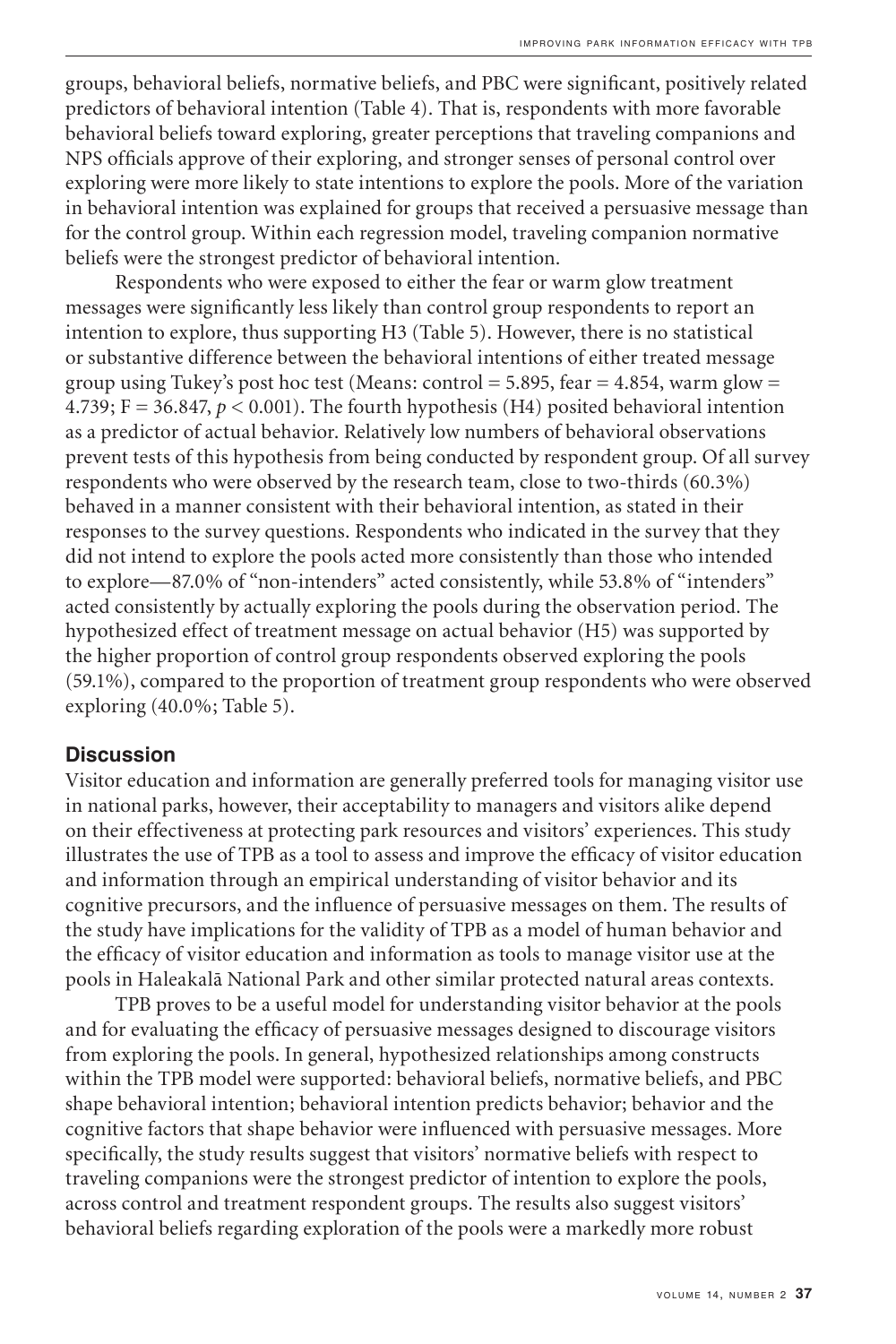predictor of behavioral intention among warm glow treatment group respondents than either the fear treatment or control respondent groups. These findings are somewhat in conflict with the findings of other studies using TPB to understand outdoor recreation and wildland behaviors. Studies of participation in hunting, outdoor leisure activities, and adoption of wild fire mitigation strategies by wildland-urban interface homeowners have concluded that PBC and attitudes are the greatest predictors of behavioral intentions, and that normative assessments are of lesser importance (Ajzen & Driver, 1992; Burtz & Bright, 2006; Hrubes et al., 2001; Martin & McCurdy, 2009). It may be that the use of specific referent groups in this study to elicit normative beliefs increased the relevance of this cognitive factor in shaping behavioral intention. Additionally, and excepting the finding of Martin and McCurdy (2009), other TPB studies referenced examined behavioral intentions for activities occurring in and around the communities where respondents live. Most visitors to the pools were there as part of vacations and were a long distance from home (Lawson et al., 2007). Visitors may use a different balance of cognitive assessments when making decisions regarding their behavior while on vacation in distant places than they do within their communities. Although the relative contribution of TPB constructs found in this study differs somewhat from applications of TPB to presumably similar contexts, the study model's power to predict variation in behavioral intention (26.3% control, 57.5% fear, 55.3% warm glow) compares favorably with the findings of a meta-analytic review of 185 TPB studies published before 1997 (mean = 39%; Armitage & Conner, 2001). Using Cohen's guidelines for calculating effects sizes, the predictions of behavioral intention found in this study can be interpreted as being of large effect size (Cohen, 1992).

The results of this study point to the cognitive factors that influence the behaviors of two populations of park visitors: 1) current visitors to the park, whose decisions about whether or not to explore the pools were based solely on the information they gathered prior to arriving onsite (i.e., control group respondents); and 2) potential future visitors, represented by the fear and warm glow treatment groups, whose pre-trip planning information is supplemented with onsite information they receive from the NPS designed to discourage exploration of the pools. Results of this study suggest that current visitors, as represented by the control group respondents, arrive at the park with the impression that exploring the pools is a desirable and sanctioned way to experience the Kīpahulu area of the park. They have favorable behavioral beliefs about exploring, believe that both the NPS and their traveling companions support exploring, believe that it is within their power and ability to explore, and generally intend to explore the pools during their visit. Upon arriving at the pools, most visitors who received no message discouraging exploration did indeed explore. When making the decision to explore with only currently available off-site information, results of regression analysis suggest visitors relied equally on perceptions of behavioral control and normative beliefs with respect to traveling companions and the NPS, all of which were judged to support decisions to explore. Context to help explain these findings is provided by the results of a separate survey conducted in the Kīpahulu area of the park in tandem with this study's survey. Results of the companion study suggest that the vast majority of current visitors planned their visit to the park based on information they obtained through guidebooks, word of mouth, and tourism brochures (Lawson et al., 2007). These information sources emphasize the appeal of exploring the pools as a primary reason for visiting the Kīpahulu area of the park, and they do not discuss the NPS's efforts to discourage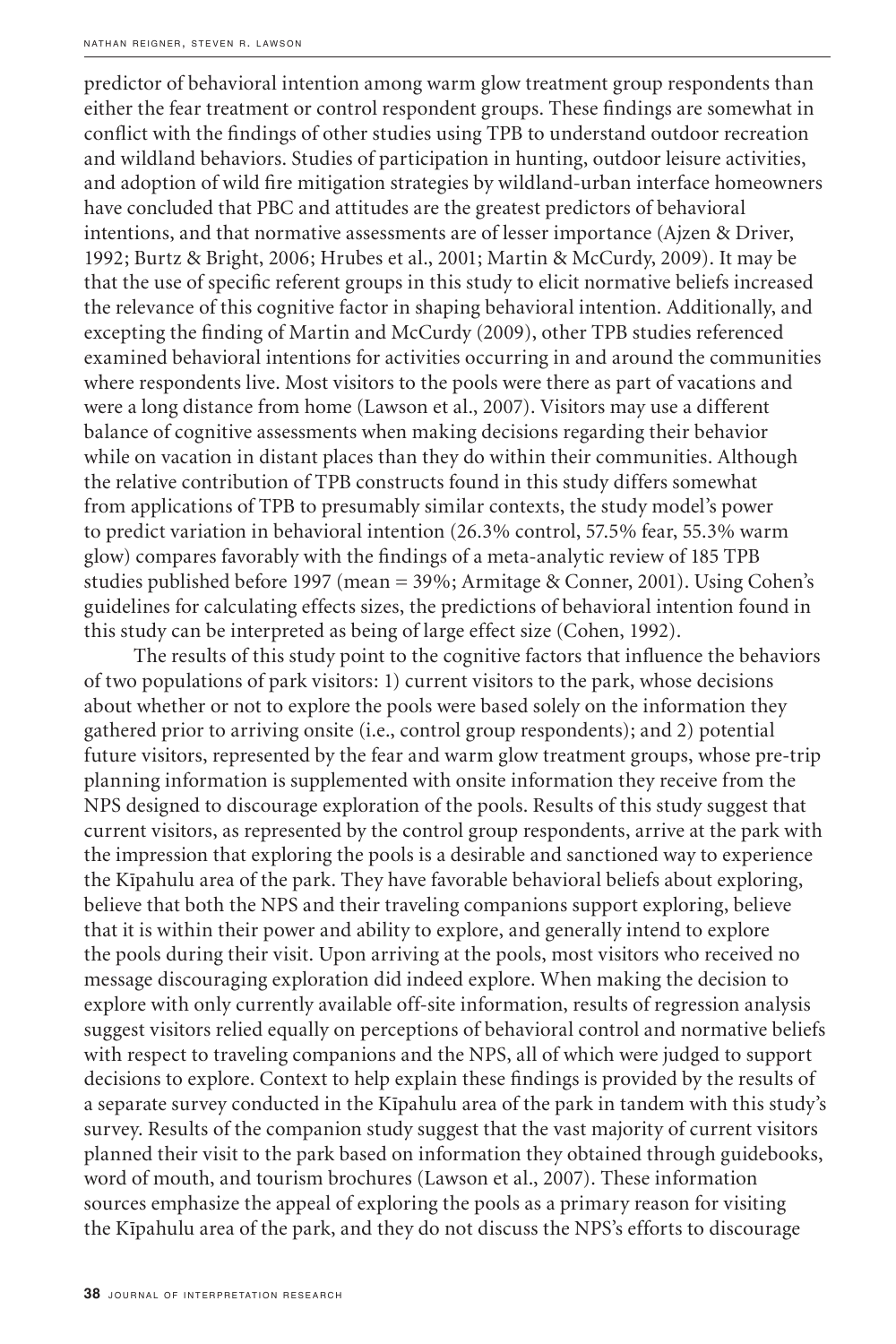visitors from exploring the pools or the reasons why they have adopted such a policy.

Visitors exposed to either treatment message had less favorable behavioral beliefs about exploring the pools than control group respondents. This finding suggests that the persuasive messages modified visitors' rational assessments of the personal and social costs and benefits of exploring the pools. Additionally, treatment group respondents, who were specifically informed that the NPS discourages exploring the pools, were less likely than control group respondents to believe the NPS would approve of them exploring. Consequently, treatment group respondents were less likely to express an intention to explore and actually explored less than control group respondents. In this general sense, the results of the study suggest that visitor education and information can be an effective approach for reducing the number of visitors who choose to explore the pools. However, like the control group, treatment group respondents believed that their traveling companions would support a decision to explore and that exploring was within their power. Furthermore, although treatment group respondents' cognitive assessments were generally less favorable toward exploring than those of the control group, more than two-thirds (68.8%) indicated that they intended to explore the pools (though less than half—40.0%—actually did). These results suggest that even with exposure to persuasive messages like those used in this study, a substantial proportion of visitors will choose to explore the pools. This may be due, in part, to visitors' reliance on normative assessments with respect to traveling companions when deciding to explore, as illustrated by results from this study's regression analyses. For both treatment groups, visitors' traveling companions were judged to support exploring and these judgments contributed greatest to prediction of behavioral intention. The perception that traveling companions support exploring was perhaps an artifact of the generally pro-exploring information visitors used to plan their trips and form expectations of their visit.

Differences in the cognitive precursors of behavior, and in exploration behavior itself, are observed between control group respondents and those who received a treatment message. These differences support the use of visitor education and information as at least part of the strategy for dissuading visitors from exploring the pools. Study findings also provide a basis for evaluating the relative effectiveness of an education approach aimed at public health and visitor safety considerations, versus an approach focused on resource stewardship and protecting the quality of visitors' experiences. Results of the study's hypothesis testing suggest that the warm glow message may be more effective than the fear appeal at discouraging exploration of the pools. Visitor rational assessments, as measured in this study by behavioral beliefs, were influenced to a greater degree by the warm glow appeal than by the fear appeal. This is reflected in the differences between treatment and control group behavioral belief measures for each potential outcome assessed (Table 3). The mean scores for the three potential outcomes specifically addressed by the warm glow message (i.e., harming native plants and animals, reducing the area's value for native Hawaiians, and preventing others from experiencing the natural beauty of the `Ohe`o Gulch) were all significantly lower for the warm glow treatment group than the control and fear groups. That is, visitors who received the warm glow treatment message internalized the resource, experiential, and cultural impacts emphasized and consequently believed more strongly than the other respondent groups that their exploring would cause such impacts. A similar effect was not seen for the fear message, which was designed to emphasize the public health and visitor safety risks associated with exploring the pools. Within the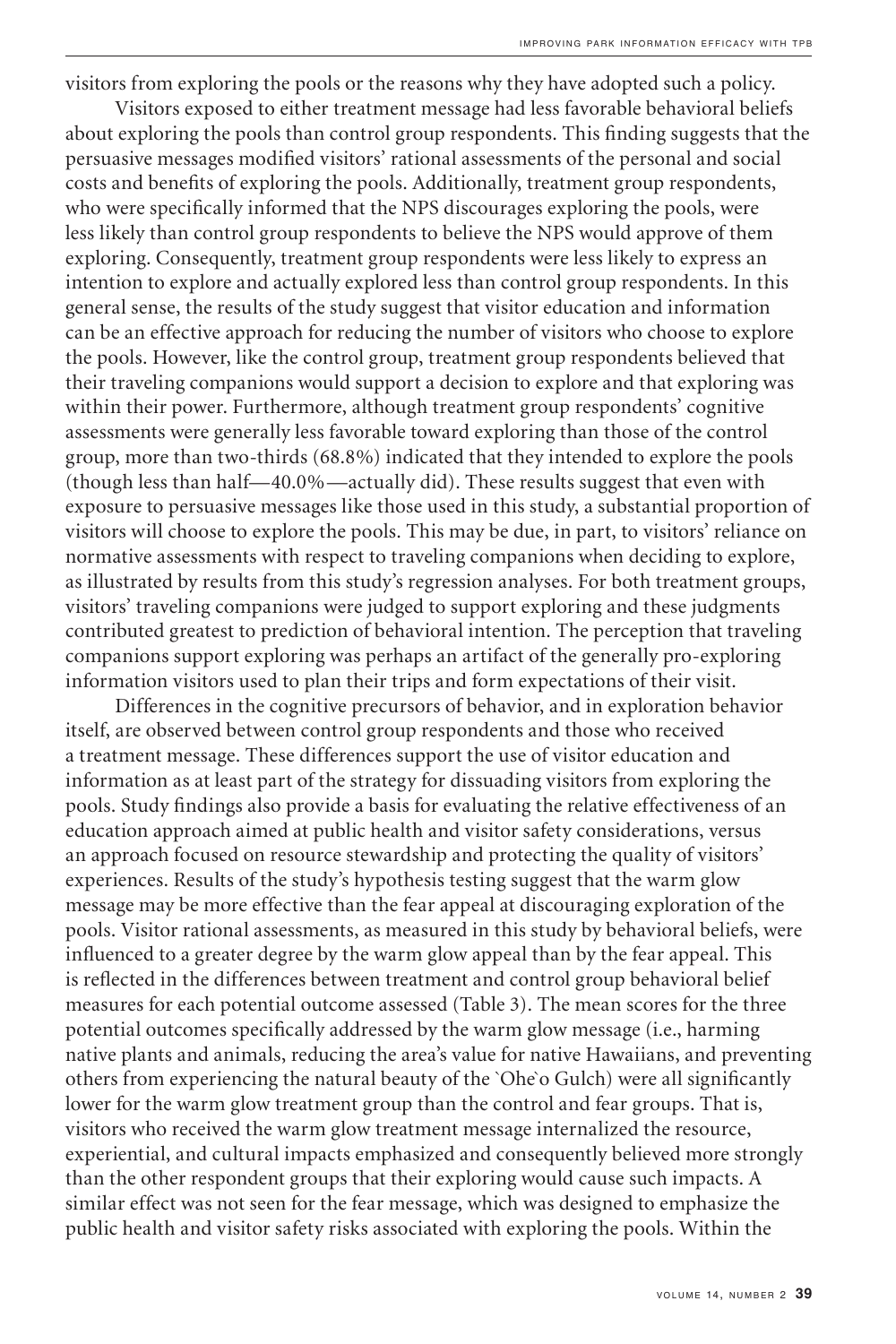fear treatment group results, only one mean score of the three behavioral beliefs for potential outcomes specifically addressed by the fear message was lower than that of the control group. The fear message did not prompt overall change in most of the behavioral beliefs it was designed to influence. These findings suggest that visitors' attitudes regarding exploration of the pools are more effectively influenced by appealing to a sense of resource stewardship and social responsibility than to fears about the potential dangers of exploring the pools. Further, the results of this study suggest that warm glow treatment group respondents' behavioral intentions were shaped to a larger degree than those of either of the other two respondent groups by their attitudes about exploring the pools. These findings are particularly noteworthy, given that virtually all of the onsite information provided by the NPS to visitors concerning the pools is designed to emphasize the public health and visitor safety risks associated with exploring the pools. The results of this study suggest that re-focusing onsite information provided to visitors to emphasize themes contained in the warm glow message may allow the NPS to more effectively exploit the central persuasion route to capitalize on lasting and fundamental behavior change at the pools.

The warm glow message's greater influence than the fear message in reducing impactful visitor behavior at the pools is consistent with conclusions from a study in Acadia National Park in which visitors remained on trails for reasons of social altruism and justice associated with higher levels of moral development (Park et al., 2008). The warm glow message was written to stimulate just such cognitive processing. This study's findings also align with those of anti-littering and other pro-environmental behavior reviewed and investigated by Ham et al. (2008). However, fear messages appealing to more individualistic motivations that can be classified within lower orders of moral development have been found to be more effective at reducing wildlife feeding in recreation settings (Hockett & Hall, 2007). Thus, the results from this and similar studies are mixed with respect to the relative efficacy of persuasive messages appealing to higher or lower orders of moral development, suggesting that message efficacy is contextsensitive. The results of this study provide an empirical basis to support an approach that targets higher orders of moral development in the case of exploring the pools in Haleakalā National Park.

 Results of this study with respect to visitors' normative assessments of NPS officials add further insight into how visitors' decisions to explore can be more effectively influenced through improved message design. The control group's normative belief strength with respect to NPS officials suggests that current visitors to the pools generally believe the NPS approves of them exploring the pools. This is presumed to be a result of the prevalence of pro-exploration information contained in guidebooks and tourism brochures used by visitors to plan their trips. When treatment group respondents, after having established pro-exploration expectations for the pools, are exposed to messages explicitly stating that the NPS discourages exploring, they are uncertain whether or not the NPS approves of visitors exploring the pools. Evidence of this confusion is found in mean normative belief strength scores for treatment group respondents near the neutral point of the measurement scale. Comparison of the treatment groups' near neutral normative belief scores to their relatively high motivation to comply scores, suggests that the uncertainty induced by expectation-message conflict constitutes a missed opportunity to use informational messages that leverage visitors' desire to comply. These findings are significant in light of the fact that none of the onsite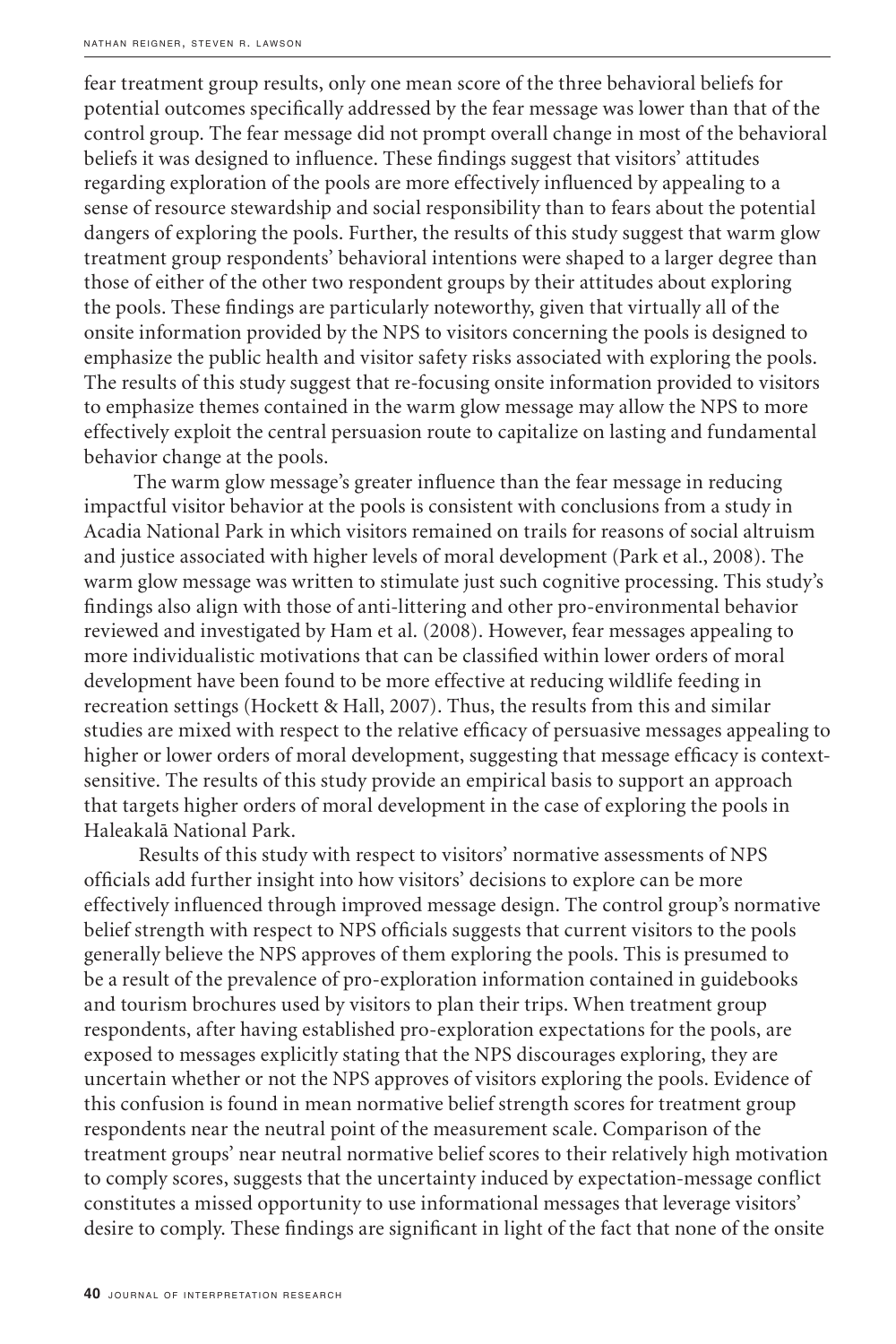signage at the time of the study explicitly stated that the NPS discourages visitors from exploring the pools. Our study suggests that using messages that explicitly state the NPS discourages exploring the pools would be a relatively easy and effective improvement to current efforts. These results also suggest that it is important for the NPS to contribute, to the extent possible, to the design and content of messages contained in the primary information sources visitors use to plan their trips prior to arriving at the park. This, coupled with increased efforts to direct visitors to the park's official media for trip planning, is a key element of a strategy to inform visitors' expectations and begin to shape their behavior in advance of their arrival onsite.

Efforts to improve visitor education and information about exploring the pools, as described here, should be implemented within the framework of adaptive management. That is, changes to the NPS's visitor education and information strategies should be accompanied with monitoring to assess the extent to which such changes are effective at reducing the actual number of visitors who explore the pools and the associated resource, cultural, and experiential impacts of concern. If monitoring results suggest continued problems, this would imply the need to supplement or replace visitor education and information with more direct forms of management. Such efforts might include requiring visitors to venture no further than the rock landing at the base of the stairs into `Ohe`o Gulch, or closing the stairs into the gulch and only allowing visitors to view the pools from the trail above the gulch. These more direct management approaches are likely to be less popular with visitors than the current use of visitor education, require costly changes to park infrastructure, and depend on the presence of park staff to enforce closure of the pools. Thus, it would be advisable to adopt such strategies only if improvements to visitor education and information like those describe above fail to produce the results required to adequately protect park resources and the quality of visitors' experiences. Further, if more direct management strategies are ultimately adopted, it is recommended that they be coupled with increased information, both onsite and in information sources used by visitors to plan their trips, about other recreation opportunities in the Kīpahulu area of Haleakalā National Park.

While the results of this study provide an empirical basis for supporting visitor education and information strategies to manage exploration of the pools, the study has limitations that should be noted. Research on persuasive communications to manage visitor impacts in parks suggests the effectiveness of such visitor information may be further enhanced, beyond that of the messages tested in this study, by fully incorporating principles of attribution and prescription (Bradford & McIntyre, 2007; Winter et al., 2000). Messages tested in this study included an explicit statement discouraging exploring and describing the undesirable consequences of that behavior. Their content, particularly the absence of language personally attributing those consequences to individual visitors and description of alternative desired behaviors, can be seen as a limitation to their effectiveness. Future tests of persuasive messaging for management of park visitors should more fully integrate attribution and prescription in message design.

Another potential limitation of this study arises from the fact that survey administrators did not systematically control whether or not traveling companions accompanied respondents while they were participating in the study or whether or not the companions were exposed to the treatment messages. Thus, normative assessments made by respondents in the company of normative referents (i.e., their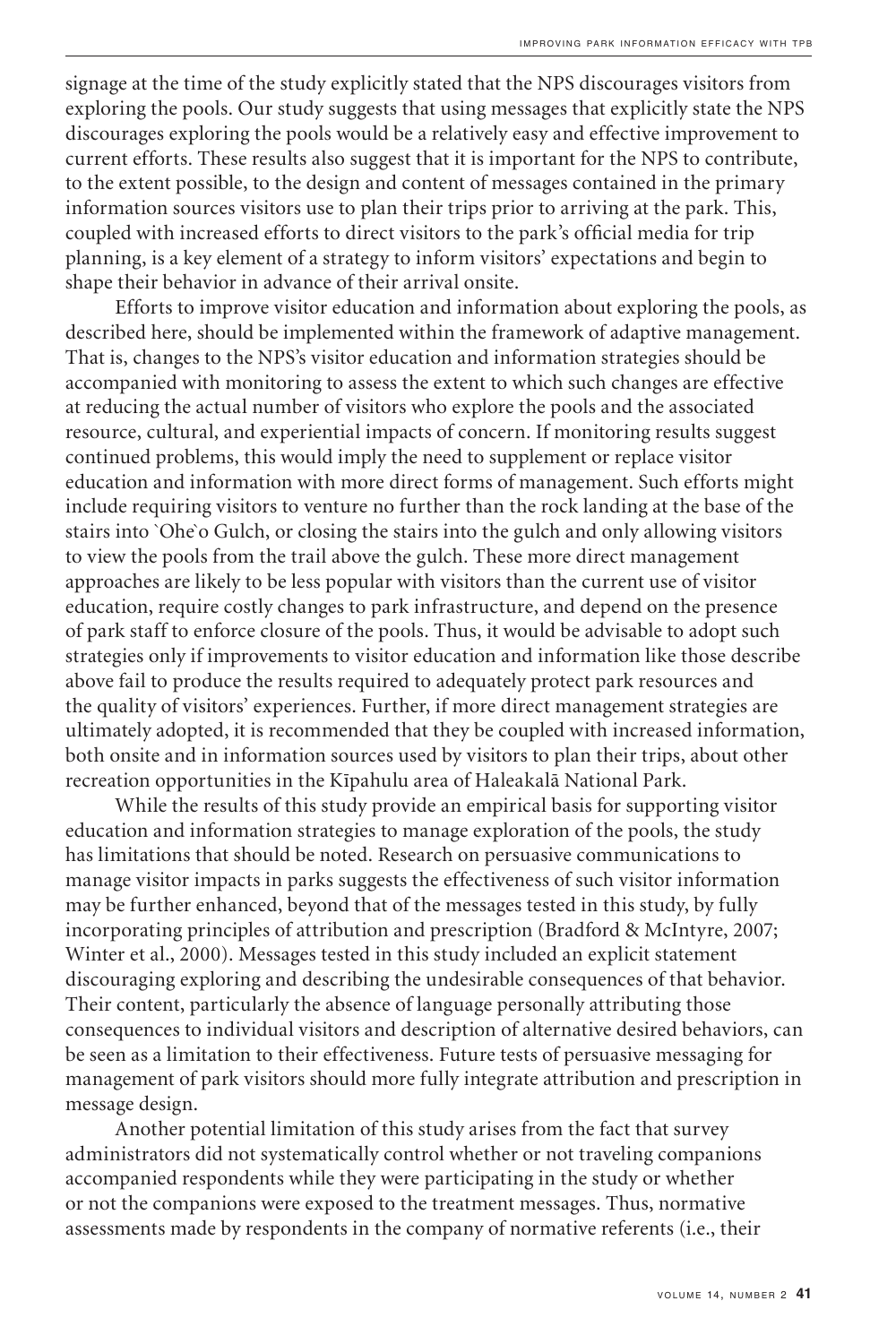traveling companions) may be systematically different than those made by respondents whose traveling companions were not with them when they were exposed to treatment messages and/or completed the questionnaire. While these unaccounted for interactions may influence normative assessments and behavioral decision-making, normative beliefs with respect to traveling companions have consistent and powerful positive influence on exploration. Further, the circumstantial, rather than systematic manner in which traveling companions did or did not accompany respondents during treatment message and survey administration is arguably similar to the manner in which visitors do or do not read onsite signage in the company of their traveling companions.

In addition to the above limitations, the potential influence of existing on-site signage on visitor perceptions and behaviors should be discussed. Prior to completing this study's questionnaire, visitors had the opportunity to encounter only a limited amount of signage presenting either danger or resource protection messages focused on exploring the pools. Thus, the potential for onsite signage to have influenced TPB construct measurement is limited. However, following survey completion but before arriving at the pools, respondents did have the opportunity to encounter many signs communicating information about exploring the pools. This information was exclusively danger related with no discussion of potential resource impacts from exploring. While this signage may have influenced respondents, it would have only effected measurement of observed behavior. This potential influence can not be tested with data from the current study. Although the influence of onsite signage on observed behavior can not be tested here, the statistically significant and substantial differences between rates of exploration for the control and the combined message treated groups indicates that the treatment messages did indeed reduce exploration behavior at the pools.

#### **Conclusion**

In summary, results of this study suggest TPB provides a valid model of visitor behavior at the pools and a useful framework for assessing the efficacy of persuasive messages designed to influence visitors' choices about whether or not to explore the pools. Further, the study findings support several recommendations regarding the NPS' use of visitor education and information to dissuade visitors from exploring the pools. In particular, the results of this study suggest the NPS should re-focus information delivered to visitors through onsite signage and park staff to emphasize themes associated with the warm glow message. That is, the information provided to visitors onsite at the time of the study emphasizing the public health and visitor safety risks of exploring the pools should be supplemented, if not largely replaced, with messages that emphasize the resource, cultural, and experiential consequences of visitors exploring the pools. Further, communication with visitors about the pools should be designed to explicitly inform them that exploring the pools is discouraged by the NPS.

# **References**

- Ajzen, I. (1991). The theory of planned behavior. *Organizational behavior and human decision processes, 50*, 179–211.
- Ajzen, I. (2006). *Constructing a TPB questionnaire: Conceptual and methodological considerations*. Retrieved May 26, 2008, from University of Massachusetts, Icek Ajzen Theory of Planned Behavior Web Site: http://people.umass.edu/aizen/tpb.html.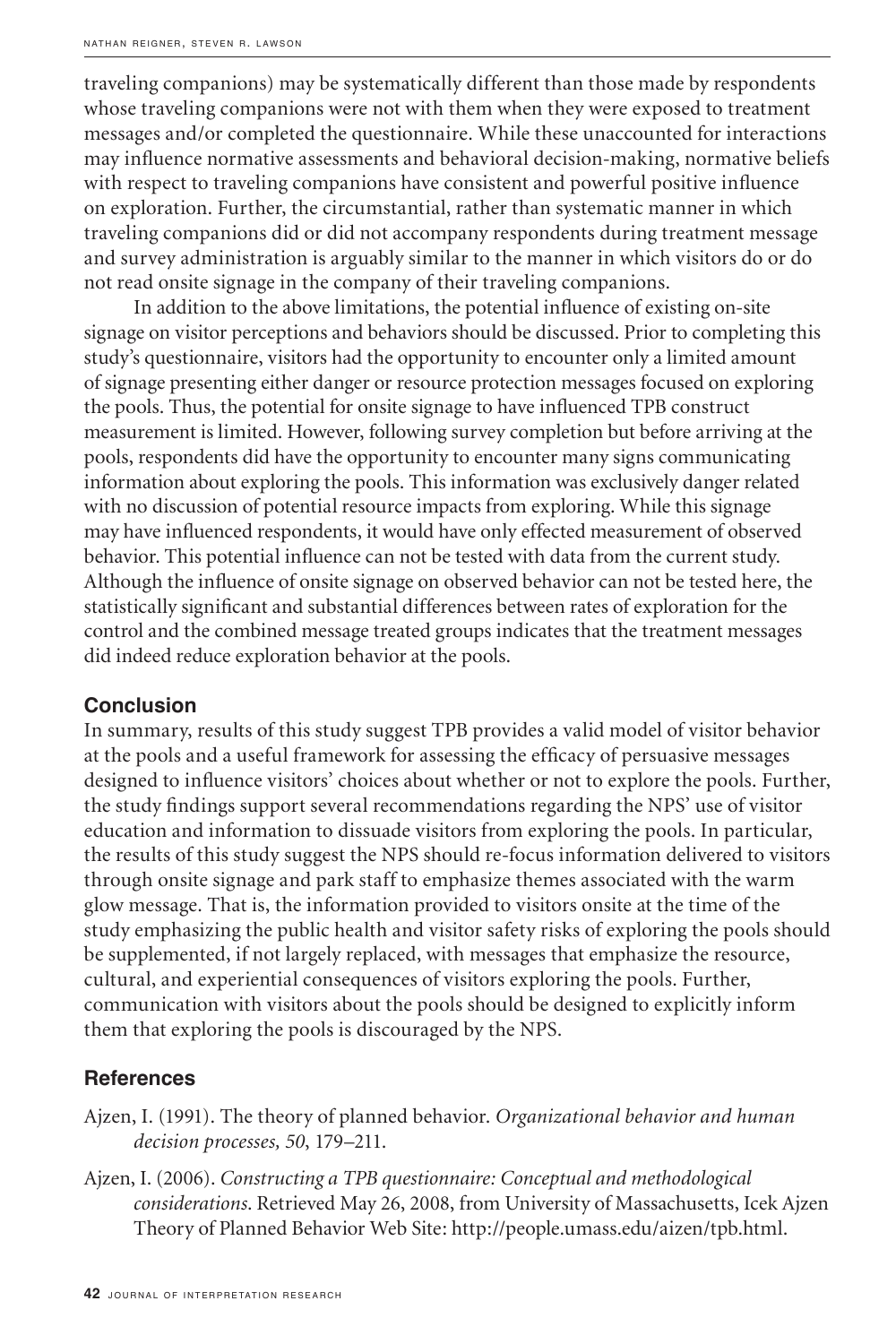- Ajzen, I., & Driver, B. (1992). Application of the theory of planned behavior to leisure choice. *Journal of Leisure Research, 24*, 207–224.
- Armitage, C. J., & Conner, M. (2001). Efficacy of the theory of planned behavior: A meta-analytic review. *British Journal of social Psychology, 40*, 471–499.
- Bradford, L. E. A., & McIntyre, N. (2007). Off the beaten track: Messages as a means of reducing social trail use at St. Lawrence Islands National Park. *Journal of Park and Recreation Administration, 25,* 1–21.
- Bright, A. D., & Burtz, R. T. (2006). Firewise activities of full-time versus seasonal residents in the wildland-urban interface. *Journal of Forestry, 106*, 307–315.
- Bullock, S. D., & Lawson, S. R. (2007). Managing the "commons" on Cadillac Mountain: A stated choice analysis of Acadia National Park visitor preferences. *Leisure Science, 30*, 71–86.
- Bullock, S. D., & Lawson, S. R. (2008). Examining the potential effects of management actions on visitor experiences on the summit of Cadillac Mountain, Acadia National Park. *Research in Human Ecology, 14*, 140–156.
- Cohen, J. (1992). A power primer. *Psychological Bulletin, 112,* 155–159.
- Gilligan, C. (1982). *In a different voice: A psychological theory and women's development*. Cambridge, MA: Harvard University Press.
- Ham, S., Weiler, B., Hughes, M., Brown, T., Curtis, J., & Poll, M. (2008). *Asking visitors to help: Research to guide strategic communication for protected area management* (Project #80039). Queensland, Australia: Griffith University, Sustainable Tourism Cooperative Research Center.
- Hendee, J. C., & Dawson, C. P. (2002). Wilderness visitor management: Stewardship for quality experiences. In Hendee, J.C., & Dawson, C.P., *Wilderness Management: Stewardship and Protection for Resources and Values* (pp. 461–503). Golden, CO: Fulcrum Publishing.
- Hockett, K. S., & Hall, T. E. (2007). The effect of moral and fear appeals on park visitors' beliefs about feeding wildlife. *Journal of Interpretation Research, 12*, 5–27.
- Hrubes, D., Ajzen, I., & Daigle, J. (2001). Predicting hunting intentions and behavior: An application of the theory of planned behavior. *Leisure Science, 23,* 165–178.
- Kohlberg, L. (1976). *Moral development and behavior: Theory, research and social issues*. New York: Holt, Rinehart and Winston.
- Kouthouris, C., & Spontis, A. (2005). Outdoor recreation participation: An application of the theory of planned behavior. *The Sport Journal, 8*. Retrieved May 26, 2008 from http://thesportjournal.org/article/outdoor-recreation-participationapplication-theory-planned-behavior.
- Lackey, B. K., and Ham, S. H. (2003). Contextual analysis of interpretation focused on human-black bear conflicts in Yosemite National Park. *Applied Environmental Education and Communication, 2*, 11–21.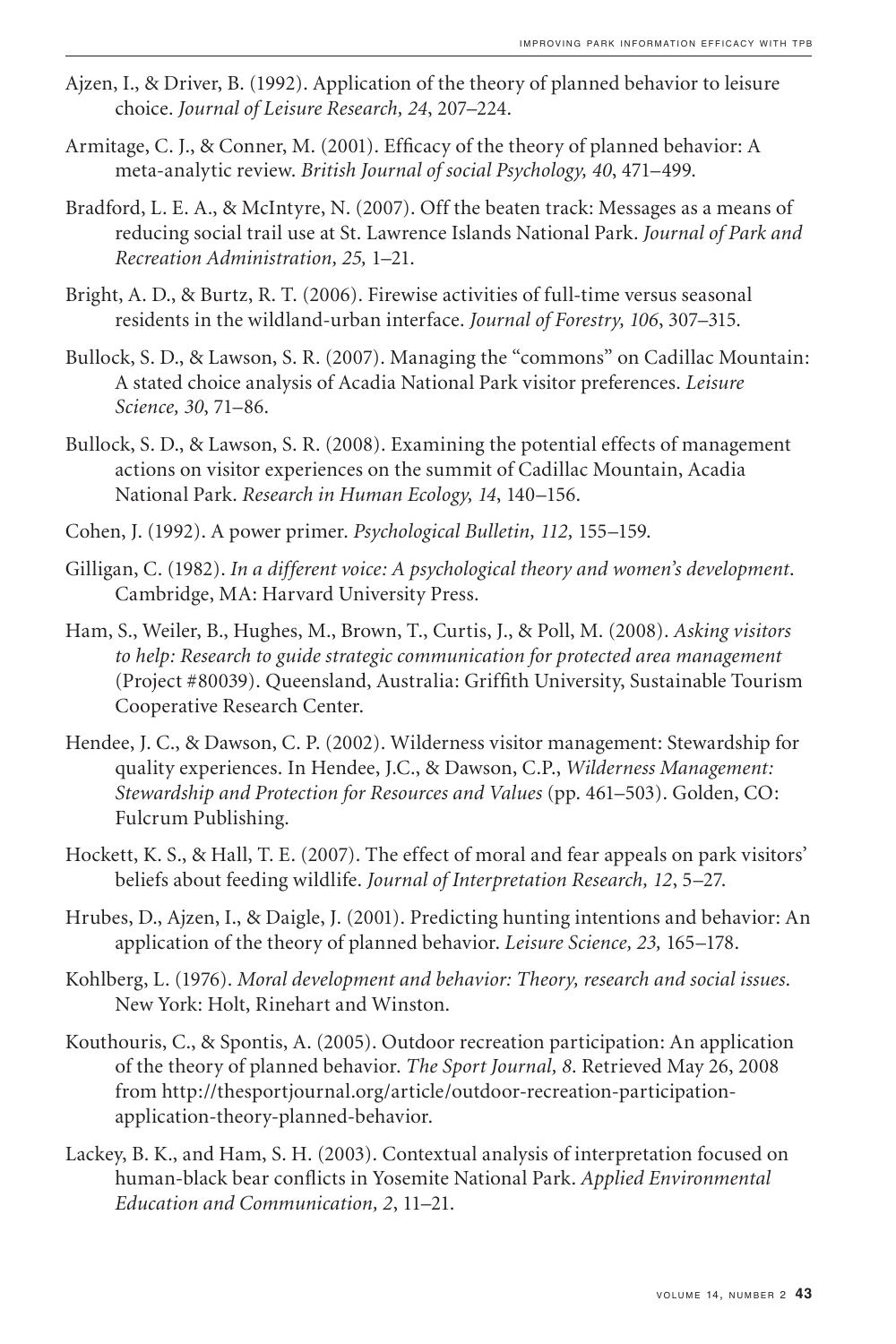- Lawson, S. R., Hockett, K., Kiser, B. C., Reigner, N. R., Ingram, A., Barnes, C., Dymond, S.F. (2008). *Research to support visitor use management and resource protection at the `Ohe`o Pools in Haleakalā National Park: Final report*. Virginia Polytechnic Institute and State University, Department of Forestry.
- Lawson, S. R. , Kiser, B. C., Hockett, K., Reigner, N. R., Howard, J., and Dymond, S. F. (2007). *Social science research to support visitor experience and resource protection (VERP) planning in Haleakalā National Park*. Virginia Polytechnic Institute and State University, Department of Forestry.
- Liu, J.H., & Sibley, C.G. (2004). Attitudes and behavior in social space: Public good interventions based on shared representations and environmental influences. *Journal of Environmental Psychology, 2,* 373–384.
- Manning, R. E. (1999). *Studies in outdoor recreation: Search and research for satisfaction* (2nd ed.). Corvallis: Oregon State University Press.
- Marion, J. L., & Reid, S. E. (2007). Minimizing visitor impacts to protected areas: The efficacy of low impact education programs. *Journal of Sustainable Tourism, 15*, 5–26.
- Martin, S. R., Marsolais, J., & Rolloff, D. (2009). Visitor perceptions of appropriate management actions across the recreation opportunity spectrum. *Journal of Park and Recreation Administration, 27,* 56–69.
- Martin, S. R., & McCurdy, K. (2009). Wilderness Food Storage in Yosemite: Using the Theory of Planned Behavior to Understand Backpacker Canister Use. *Human Dimensions of Wildlife, 14,* 206–218.
- Park, L. O., Manning, R. E., Marion, J. L., Lawson, S. R., Jacobi, C. (2008). Managing visitor impacts in parks: A multi-method study of the effectiveness of alternative management practices. *Journal of Park and Recreation Administration, 26,* 97–121.
- Petty, R. E., McMichael, S., & Brannon, L. (1992). The elaboration likelihood model of persuasion: Application in recreation and tourism. In M. J. Manfredo (Ed.), *Influencing Human Behavior: Theory and Applications in Recreation, Tourism, and Natural Resources Management* (pp. 77–102). Champaign, IL: Sagamore Publishing Inc.
- Roggenbuck, J. W. (1992). Use of persuasion to reduce resource impacts and visitor conflicts. In M. J. Manfredo (Ed.), *Influencing Human Behavior: Theory and Applications in Recreation, Tourism, and Natural Resources Management* (pp. 149–208). Champaign, IL: Sagamore Publishing Inc.
- Rossi, A. N., & Armstrong, J. B. (1999). Theory of reasoned action vs. theory of planned behavior: Testing the suitability and sufficiency of a popular behavioral model using hunting intentions. *Human Dimensions of Wildlife, 4,* 40–56.
- Sutton, S. (1998). Predicting and explaining intentions and behavior: How well are we doing?. *Journal of Applied Social Psychology, 28,* 1317–1338.
- Vande Kamp, M. E., Johnson, D. R., & Swearingen, T. C. (1994). *Deterring minor acts of noncompliance: A literature review* (Tech. Rep. NPS/PNRUW/NRTR-92/08). Seattle, WA: University of Washington, College of Forest Resources, Cooperative Park Studies Unit.